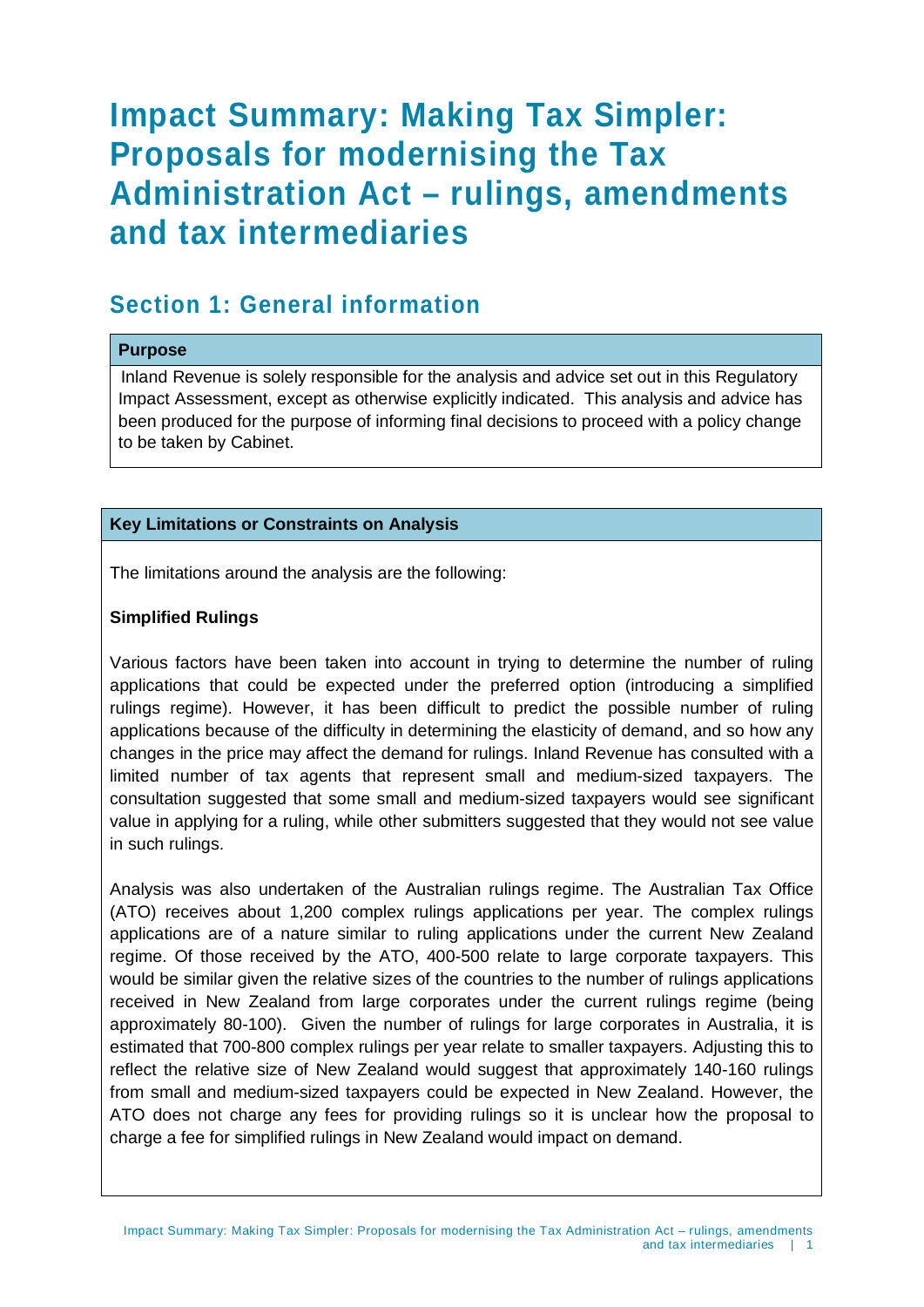#### **Minor errors**

There is some uncertainty as to the number of taxpayers that are carrying forward errors into subsequent returns that are larger than the current statutory threshold. During consultation on the proposals, submitters suggested that it was common practice for taxpayers to carry forward larger errors, and that the current threshold was being largely ignored. As a result, there is some uncertainty about whether the proposed increased limit will change behaviour or simply endorse existing practice.

#### **Tax preparers**

There are currently 31 payroll service providers registered as PAYE intermediaries with Inland Revenue who would be eligible for extended service offerings under the preferred option. However, the total number of non-tax agents who would be eligible under the preferred option to register to receive extended service offerings for tax preparers is unknown, as no good data exists for the number of payroll bureaus and bookkeepers in New Zealand who offer tax preparation services.

**Responsible Manager (signature and date):**

Chris Gillion Policy Manager Policy and Strategy Inland Revenue

15 February 2018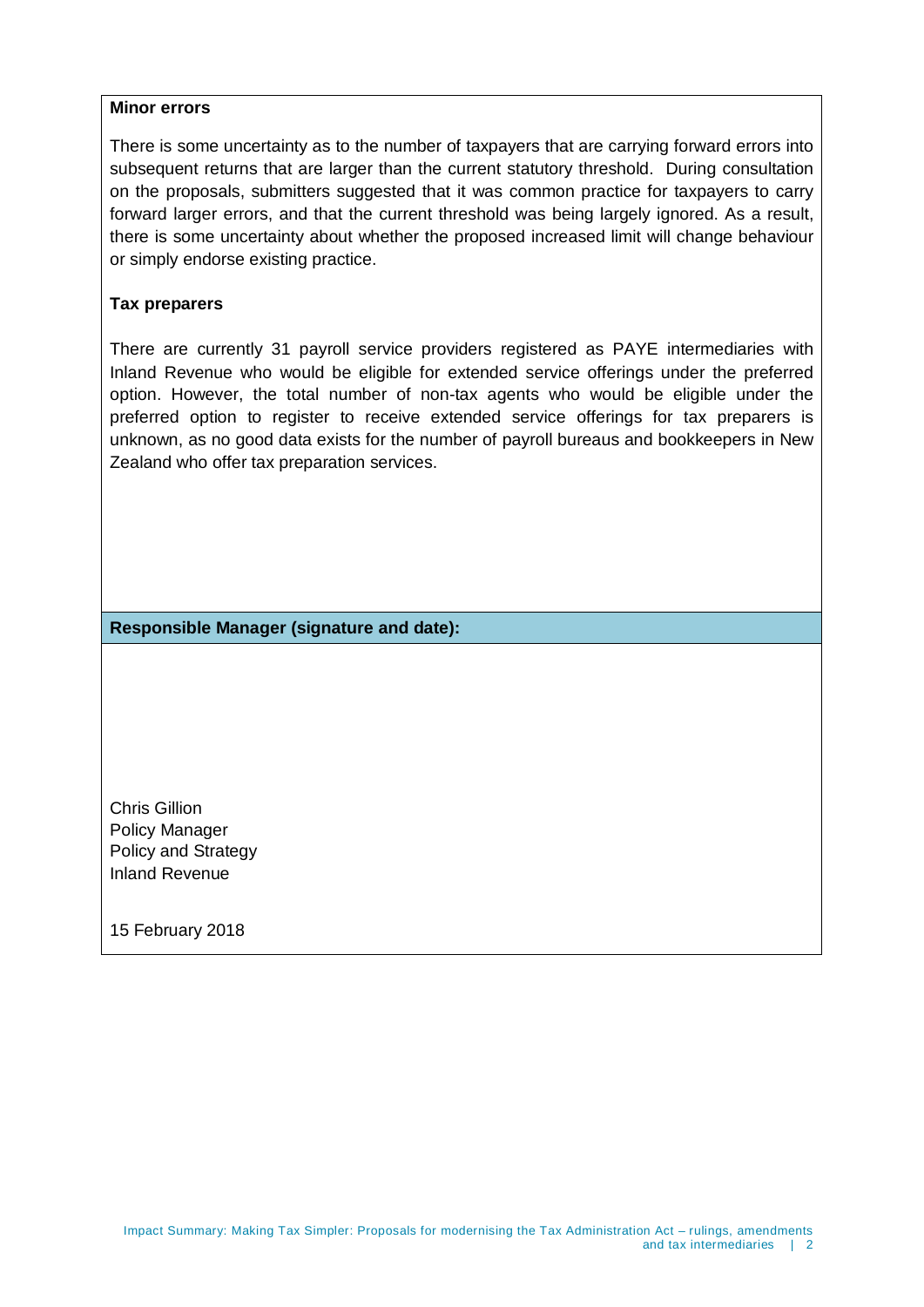# **Section 2: Problem definition and objectives**

#### **2.1 What is the policy problem or opportunity?**

#### **Simplified Rulings**

-

The binding rulings regime is a fee-based service provided by Inland Revenue and governed by Part 5A of the Tax Administration Act 1994. Binding rulings, in particular private rulings and product rulings, apply to a specific taxpayer or transaction.

The problem with the current binding rulings regime is that, in practice, it is generally only available to large taxpayers as small and medium-sized taxpayers are priced-out due to the cost involved.

The current rulings regime was set up to provide certainty to taxpayers on arrangements being carried out by them. This was seen as providing taxpayers with a private benefit, so the fees for rulings were determined on a full cost-recovery basis. Currently, private, product and status binding rulings all incur an application fee of \$322 (GST inclusive) which covers the costs of receiving and reviewing the ruling application and a fee of \$161 (GST inclusive) per hour spent by Inland Revenue considering the application and the issues it raises. This includes time spent consulting with the applicant. Inland Revenue's costs in obtaining independent advice from external professionals are also passed on to the applicant (although this is rare). As the rulings bind the Commissioner of Inland Revenue (the Commissioner), Inland Revenue commits significant resources to each ruling to ensure that the correct position is taken. This resulted in the fees charged for rulings being higher than originally estimated. In the year ended 30 June 2017, the average fee charged was \$11,200. Further, taxpayers usually engage tax advisors to assist in the rulings process, which has added significant advisor costs to the process. The overall cost of the rulings process has meant that small and medium-sized taxpayers generally do not apply for rulings. This has meant that they have not been able to obtain the same level of certainty as larger taxpayers, and they are more likely to enter into a dispute with Inland Revenue as a result.<sup>1</sup>

Justice Glazebrook suggested that the inability of small and medium-sized taxpayers to get binding rulings was inconsistent with the principle of equality before the law.<sup>[2](#page-2-1)</sup> Further, participants at the *Tax Administration in the 21st Century* conference in June 2014 commented that the lack of access to rulings meant that it was difficult to get certainty.

Private sector tax advisors can provide a certain level of assurance as to the tax outcome of a particular transaction. However, under the Tax Administration Act 1994 only Inland Revenue can provide certainty as to the tax treatment by providing a binding ruling.

Taxpayers can obtain certainty by taking a conservative tax position in a tax return, and then seeking to reduce the amount of tax payable through the disputes process. This process is referred to as a taxpayer-initiated notice of proposed adjustment. While this process does not have any fees, the costs for taxpayers and Inland Revenue is more than the rulings process

<span id="page-2-0"></span> $<sup>1</sup>$  Figures from 2013, which are the most recent available, show that 75% of disputes commenced in that year</sup> related to amounts less than \$100,000 suggesting they were initiated by small and medium-sized taxpayers.

<span id="page-2-1"></span><sup>&</sup>lt;sup>2</sup> Address to 2015 CA ANZ Tax Conference (November 2015). Impact Summary: Making Tax Simpler: Proposals for modernising the Tax Administration Act – rulings, amendments and tax intermediaries | 3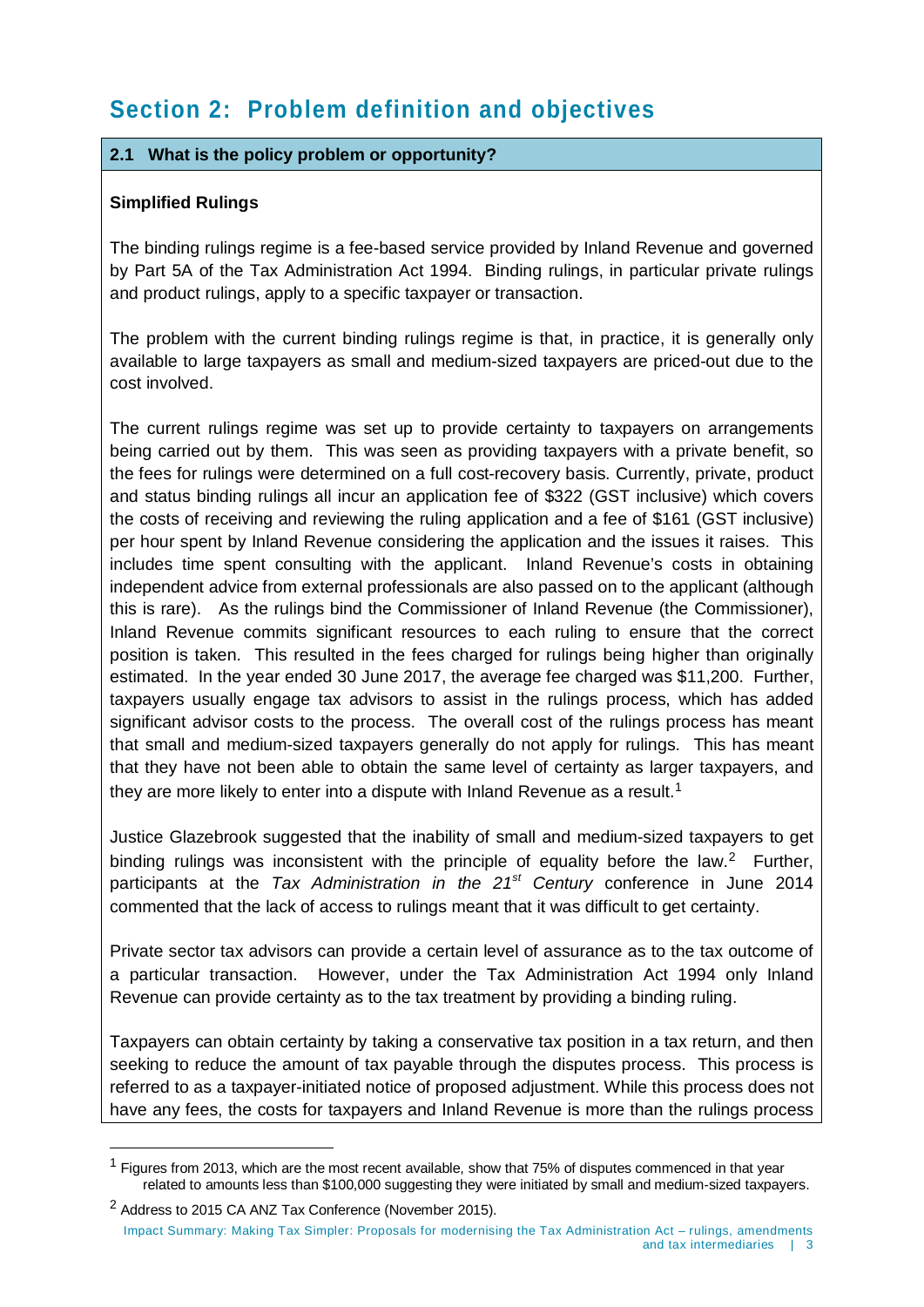because of the numerous stages and the time taken. As a result, it does not resolve the problem identified above.

#### **Minor errors**

Currently, genuine tax errors of less than \$1,000 can be included in a subsequent return, rather than the original assessment having to be corrected. The process is intended to reduce compliance and administration costs for minor errors. The policy was intended to assist small and medium-sized taxpayers the most. However, the threshold is not limited to such taxpayers and can be used by larger taxpayers as well.

Generally under accounting standards, material changes must be included in the latest financial statements as comparatives for the past periods, including, where relevant, cumulative adjustments to any balances brought forward.<sup>[3](#page-3-0)</sup> Materiality in accounting standards means a change that could influence the economic decisions that users make on the basis of the financial statements.<sup>[4](#page-3-1)</sup> Materiality depends on the size and nature of the omission or misstatement judged in the surrounding circumstances. The size or nature of the item, or a combination of both, could be the determining factor. Anecdotal evidence suggests most accounting corrections are made in the current period because they are considered not to satisfy the materiality threshold under accounting standards. This means that some minor errors can be included in the current set of accounts for accounting purposes, but must be included in the assessment for the original period for tax purposes. Having two different processes for minor errors adds compliance costs for taxpayers.

#### **Tax preparers and nominated persons**

As part of Inland Revenue's Business Transformation<sup>[5](#page-3-2)</sup> programme (and related to the Government's wider *Better Public Services* initiative), Inland Revenue intends to offer more online services to tax agents as well as to other intermediaries. Given that these expanded services will include more self-service options and may potentially enable intermediaries to work more in real-time than at present, a concern is protecting the revenue base and the integrity of the tax system against any potential risks arising from intermediaries' use of these services.

Inland Revenue currently provides a range of services specifically for tax agents, including a dedicated phone service for tax agents to communicate with Inland Revenue and use of the E-File software package which allows tax agents to file their clients' tax returns electronically.

The statutory definition of a "tax agent" is used for determining who can access these services. This means that other tax service providers (such as those who only file GST returns and employer monthly schedules for their clients, or who provide budget advice and assist with tax return preparation and claiming social policy entitlements) are not at present given access these services, even though it would be desirable in many cases to do so. These providers can still look after their clients' tax and social policy affairs as nominated

 $\overline{a}$ 

<span id="page-3-0"></span><sup>&</sup>lt;sup>3</sup> See NZ IAS 8 Accounting Policies, Changes in Accounting Estimates and Errors.

<span id="page-3-1"></span><sup>4</sup> See NZ IAS 1 Presentation of Financial Statements.

<span id="page-3-2"></span> $5$  Business Transformation is a multi-year, multi-stage programme to modernise New Zealand's tax administration.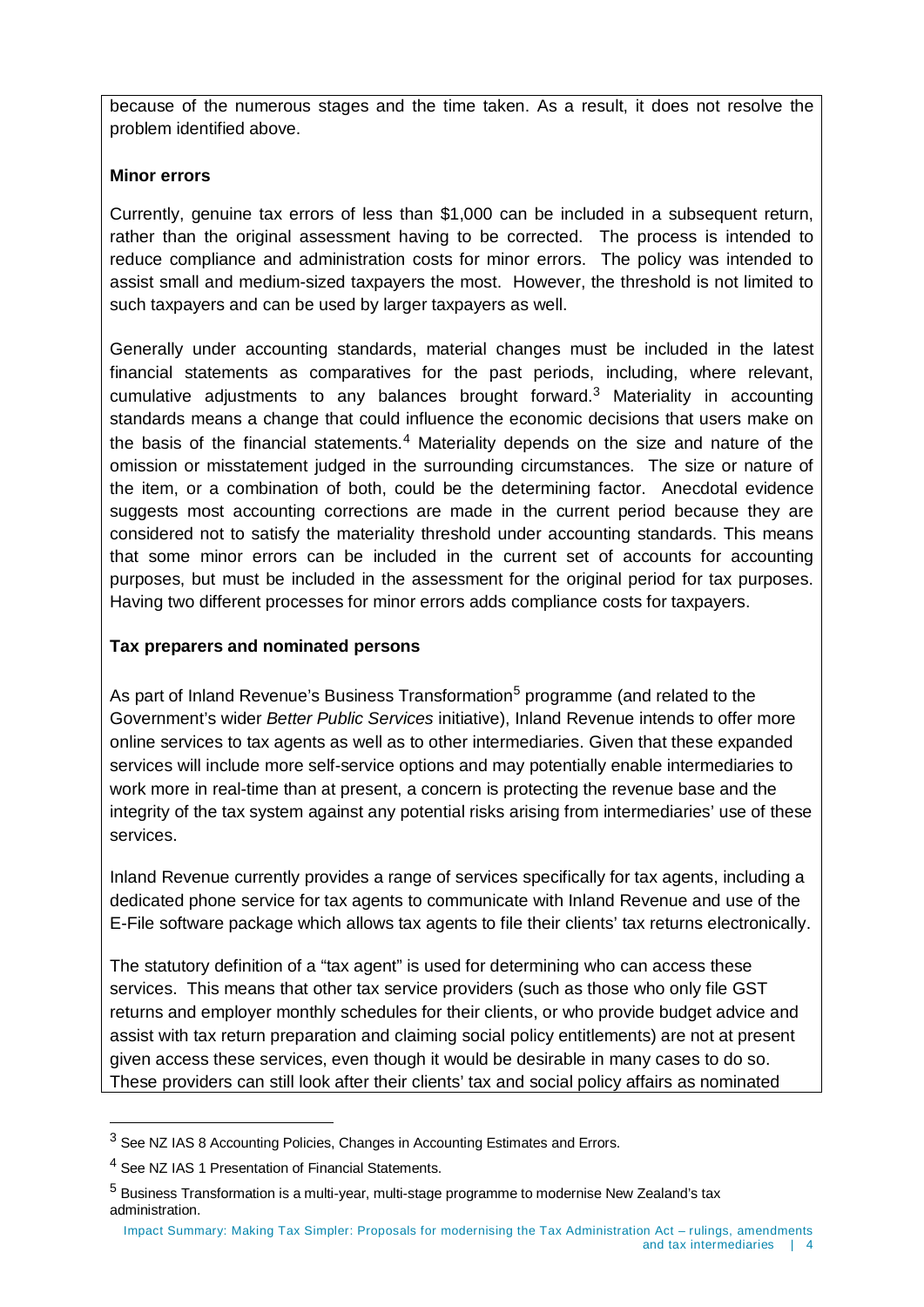persons (with similar access to the client through online services in myIR, including return filing), but without the services specifically for tax agents.

Restricting additional services to persons who are listed as tax agents is not required by law, but is an administrative decision by the Commissioner. The Commissioner can offer these services as widely or narrowly as she considers appropriate. However, revoking access to these services once granted can be difficult.

Provided that the Commissioner had the ability to withdraw these services from a non-tax agent if necessary to protect the integrity of the tax system, there would be no good reason for restricting these online services (including the new online service offerings that will become available under Business Transformation) to only tax agents. In a number of cases, these services would make it easier and more efficient for other tax service providers to manage their filing and payment performance, compared with using the limited services available to them under the status quo.

Inland Revenue's view is that a person who is nominated by a taxpayer to act on their behalf is the agent of the taxpayer under common law. Therefore, even if the Commissioner has reasonable tax integrity concerns about allowing a person to act for other taxpayers (for instance, because the person has convictions for fraud), the Commissioner cannot refuse to recognise that person as a taxpayer's nominated person because it is up to the taxpayer whether the nominee should act (or continue to act) on their behalf. However, there are concerns about the risk of persons who have been removed from the list of tax agents (due to tax integrity concerns) coming back into the system as nominated persons.

#### **2.2 Who is affected and how?**

#### **Simplified rulings**

Inland Revenue anticipates that most of those affected by the current cost barriers to getting a binding ruling are small and medium-sized taxpayers. The cost barrier prevents these taxpayers from obtaining greater certainty, which increases the likelihood of them entering into disputes with Inland Revenue. As noted above, the majority of tax disputes involve small and medium-sized taxpayers.

#### **Minor errors**

While the current threshold for including minor errors in a subsequent return affects taxpayers of all sizes, Inland Revenue anticipates that the major beneficiaries of the preferred option will be small and medium-sized taxpayers, as they are likely to have issues that fall within the relevant thresholds. However, the proposal is not limited to such enterprises and any taxpayer would be able to use the increased threshold. Taxpayers using the proposed increased threshold would not need to incur the cost of requesting a reopening of the original return and could instead include it in a subsequent return. Inland Revenue would benefit from reduced administrative costs in not having to reopen the relevant assessment.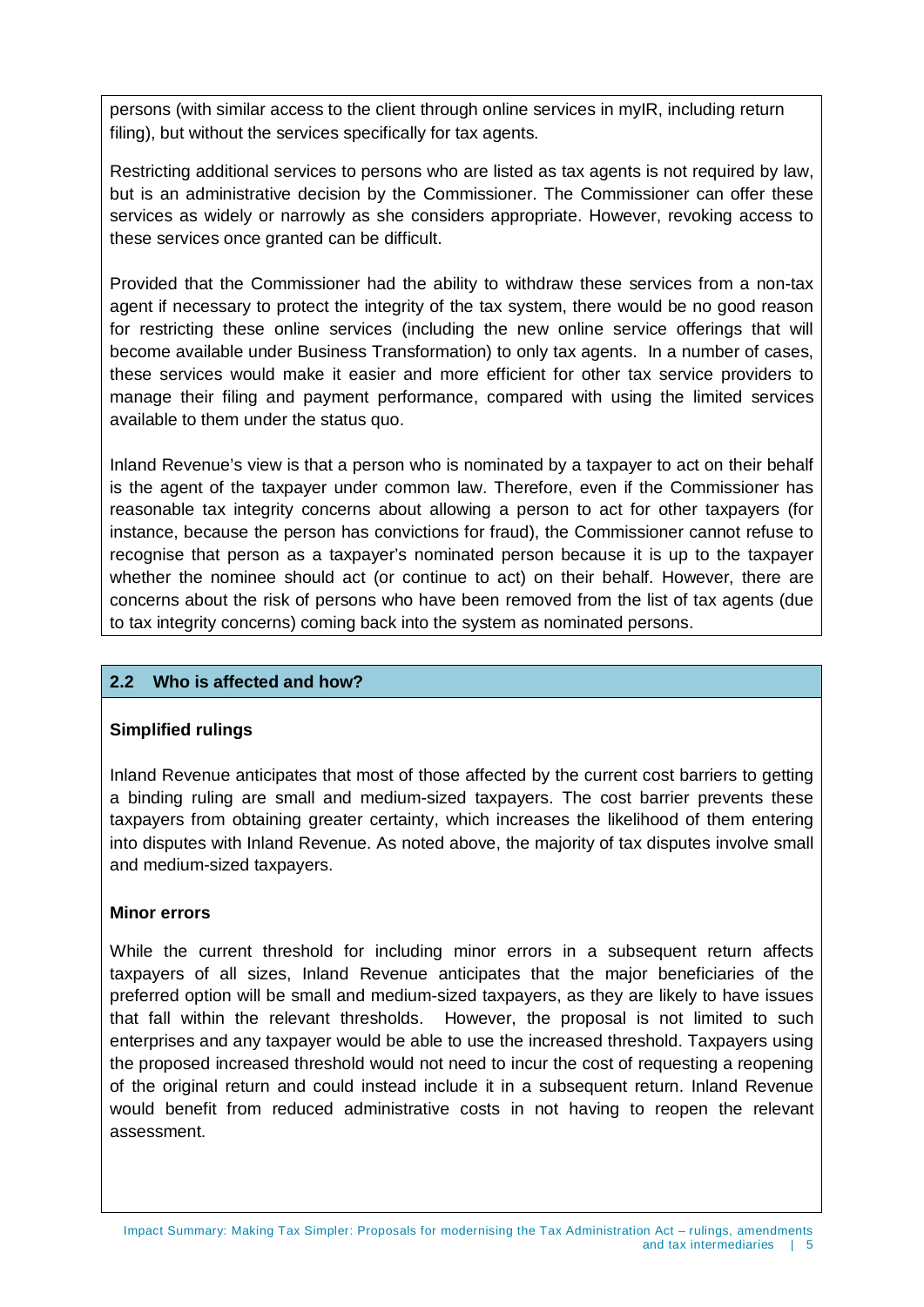#### **Tax preparers**

Inland Revenue expects that the group of tax preparers who currently do not receive Inland Revenue's services for tax agents consists mostly of bookkeepers and payroll intermediaries. Hence it is expected that the major beneficiaries of the proposal to clarify the group of persons who are eligible for the services for tax preparers that will become available under Business Transformation would include bookkeepers, payroll intermediaries and their clients.

#### **Nominated persons**

The current inability for the Commissioner to refuse to recognise a person as a taxpayer's nominated person may potentially advantage or disadvantage taxpayers that nominate a person to act for them. In some instances the exercise of a discretion to refuse to allow someone to be another taxpayer's nominated person, if legislated, may help to protect taxpayers from fraudulent or unscrupulous behaviour; on the other hand, it is possible (especially if there are not sufficient constraints on the Commissioner's ability to refuse to recognise a nominated person) that the taxpayer may be unfairly disadvantaged by the Commissioner's exercise of the discretion. This is the reason for limiting the exercise of the proposed discretion to circumstances where the person is acting on behalf of a taxpayer for a fee or is otherwise acting in a professional capacity. Situations where a person is acting for a family member are not proposed to be covered by the discretion.

#### **2.3 Are there any constraints on the scope for decision making?**

There are no constraints on the scope of options considered.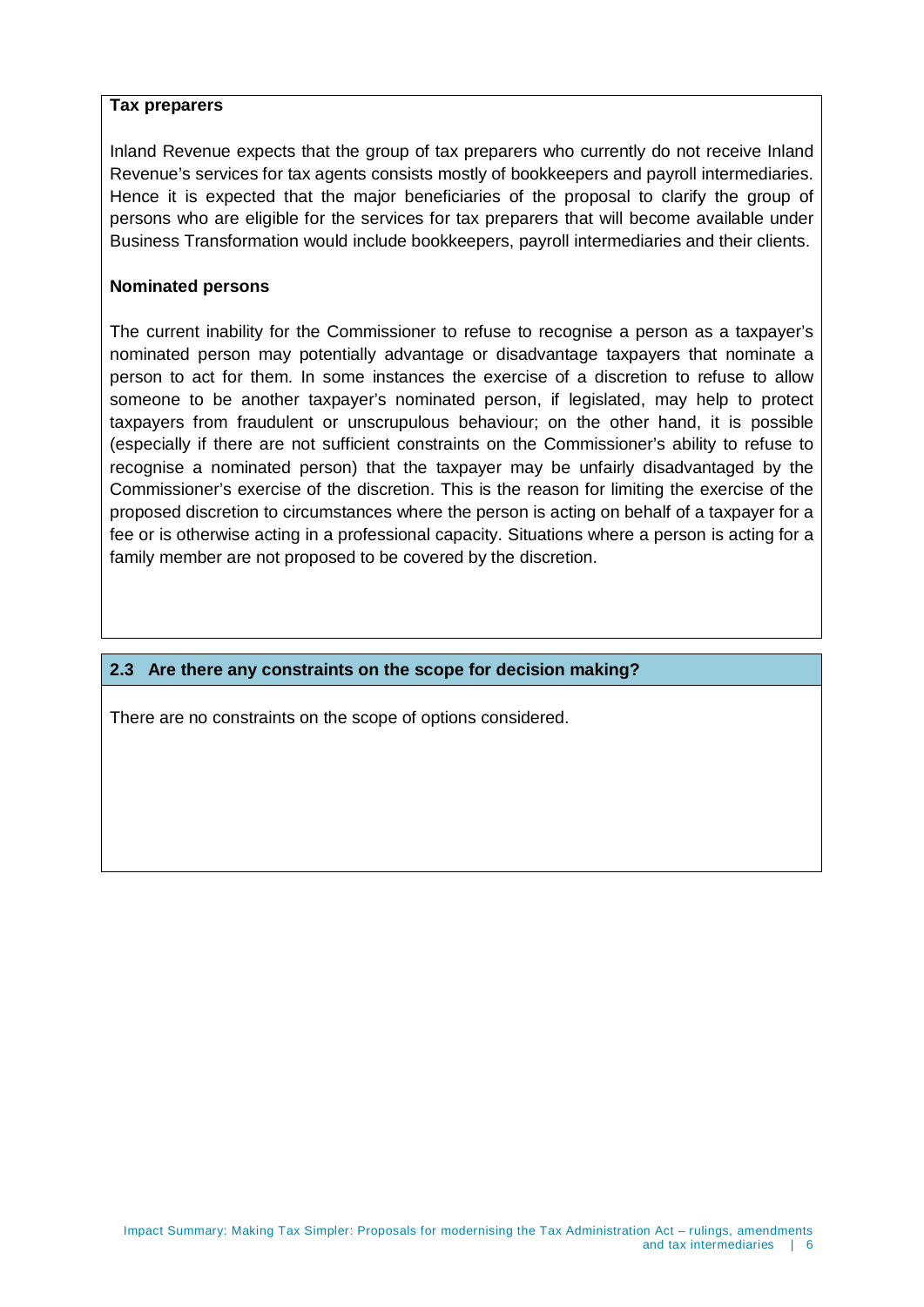# **Section 3: Options identification**

#### **3.1 What options have been considered?**

#### **Assessment criteria**

The following criteria were used to assess the options:

- **Sustainability:** the option should support the coherence and integrity of the tax system;
- **Compliance costs:** the compliance cost for taxpayers and their agents should be minimised as far as possible; and
- **Administrative costs:** the administrative costs to the Government should be minimised as far as possible.

#### **Options**

Two Government discussion documents in the *Making Tax Simpler* series on the Tax Administration Act were released in 2015 and 2016 (*Towards a new Tax Administration Act*  and *Proposals for modernising the Tax Administration Act*). A number of the options discussed below were the subject of public consultation in the latter discussion document. Where the preferred options below differ from those consulted on in *Proposals for modernising the Tax Administration Act*, this is primarily as a result of the submissions received on the discussion document and of further consultation with stakeholders.

#### *Simplified rulings*

The main objective is to enable more small and medium-sized taxpayers to obtain rulings to increase the level of certainty they have. The sustainability criterion has greater weighting because it supports the integrity of the tax system.

The following options were considered:

- **Option 1 – Status quo:** The first option would be to retain the current rulings regime with the current fees and administrative requirements. As noted above at 2.1, the overall cost of the rulings regime has meant that small and medium-sized taxpayers have not been able to use the rulings regime, and this has raised questions about equality before the law.
- **Option 2 – Free rulings:** Many similar jurisdictions, including Australia, offer free rulings for taxpayers. Accordingly, the second option would be to remove all fees for rulings. This would achieve the main objective of enabling more small and mediumsized taxpayers to obtain the certainty afforded by rulings. It would significantly reduce the compliance costs for taxpayers because they would be able to apply for rulings for many more issues, and so they could ensure that they took the correct tax position. However, the extent to which this option would improve access to rulings is uncertain as taxpayers would still generally have to incur significant external advisor costs to satisfy the requirements of the current rulings regime. Also, this option could significantly increase the administrative cost for the Government because Inland Revenue would need the resources to deal with all the additional rulings applications.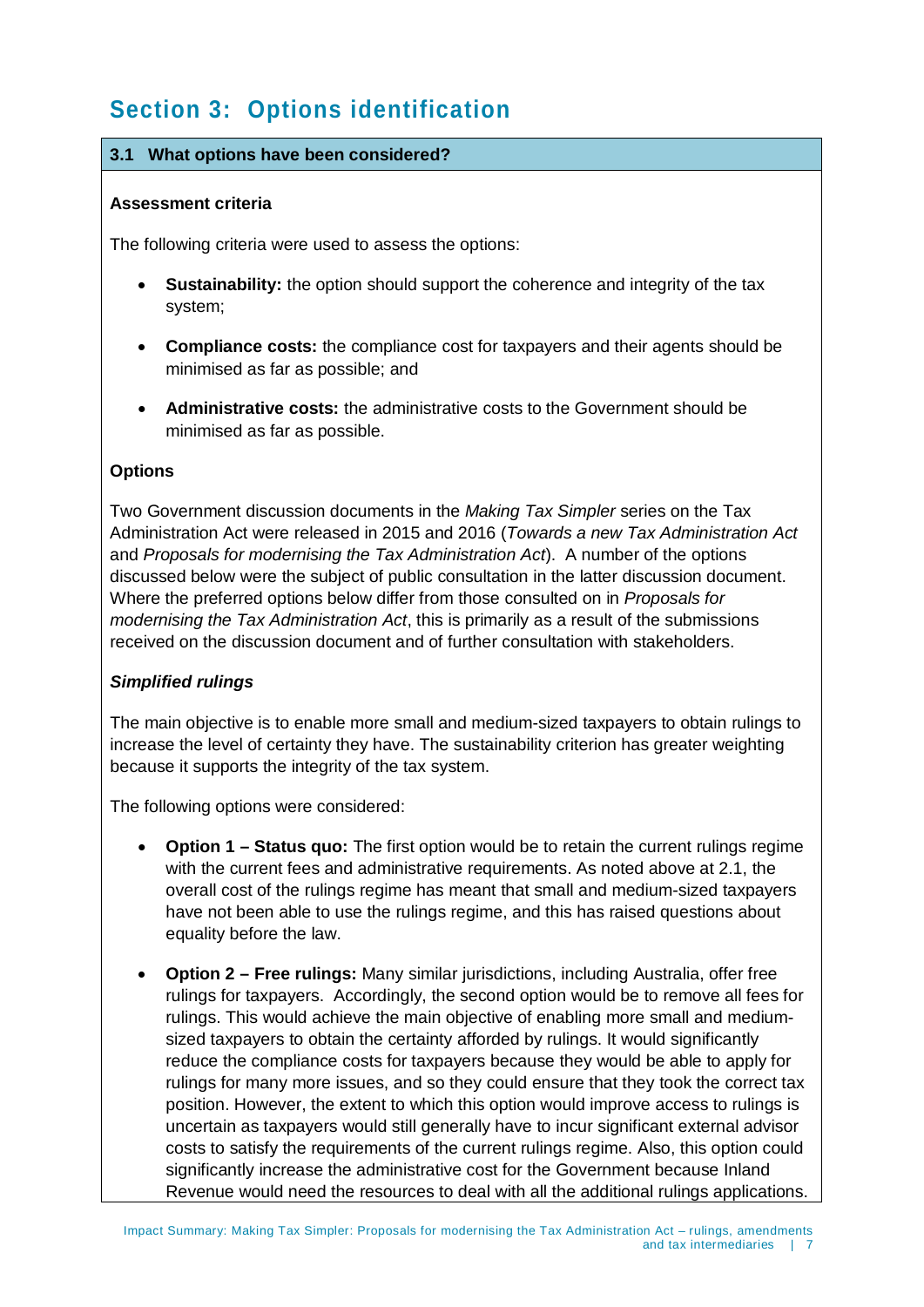Further, it would not reflect the private benefit that rulings applicants obtain through the rulings process.

- **Option 3 – Lower overall flat fee for all rulings:** The third option would be a lower flat fee for all rulings based on a schedule of the size and type of taxpayer. This option was proposed in *Proposals for modernising the Tax Administration Act*. The proposal was to allow small and medium-sized taxpayers to use the current rulings regime but with lower fees. While this would reduce the compliance costs for taxpayers to some extent, they would still generally need to incur significant external advisor costs to satisfy the requirements of the current rulings regime. As a result, it is unlikely to significantly achieve the objective of making rulings more accessible for small and medium-sized taxpayers. Inland Revenue would also incur significant administrative costs in ruling for small and medium-sized taxpayers under the current regime given the current administrative process. However, using a schedule of fees based on the size of the entity may in most instances mean that the cost for a ruling roughly approximates the private benefit (being the economic value of the ruling) that the applicant received.<sup>[6](#page-7-0)</sup>
- **Option 4 – Simplified rulings:** The fourth option (the preferred option) would be to introduce a simplified rulings regime with reduced fees, which is focused on the needs of small and medium-sized taxpayers.

Under this option, the simplified rulings regime would be available to entities whose annual gross income was \$5 million or less for the tax year before the current tax year (aligning it with the Accounting Income Method (AIM) threshold). AIM is a new method for paying provisional tax based on current year tax-adjusted income. The AIM threshold covers a significant number of taxpayers and excludes large corporates with complex tax adjustments.<sup>[7](#page-7-1)</sup> Also, the new regime would only be able to rule on issues when the tax at stake was less than \$1 million (if calculable). This amount would be close to the highest amounts subject to audit or dispute involving small and medium-sized taxpayers as determined from 2016 data. Also, this threshold would include approximately 99% of both voluntary and audit reassessments in the 2015 income year.

The option would involve removing some of the requirements for a ruling application and would streamline the administrative process for obtaining a ruling. Specifically, the application would only need to identify the applicant and to disclose all the relevant facts and documents. The application would not be required to state the specific taxation laws or the propositions of law. Applications would also not need to specify a particular arrangement. However, the applicant would need to state the general tax outcome that was being ruled on; eg, that the income is not taxable, that the expenditure is deductible, or that the applicant is resident for tax purposes. This would significantly reduce the compliance costs for small and medium-sized taxpayers by reducing the fees and possibly external advisor costs involved in the process, and so would make rulings more accessible for small and medium-sized taxpayers.

 $\overline{a}$ 

<span id="page-7-0"></span> $6$  While the private benefit of the ruling will be a function of the ruled transaction rather than the size of the applicant, the dollar value of the transaction in question and the size of the taxpayer will be correlated.

<span id="page-7-1"></span> $7$  The estimated number of provisional taxpayers with annual turnover of \$5 million or less in 2016 was around 149,000.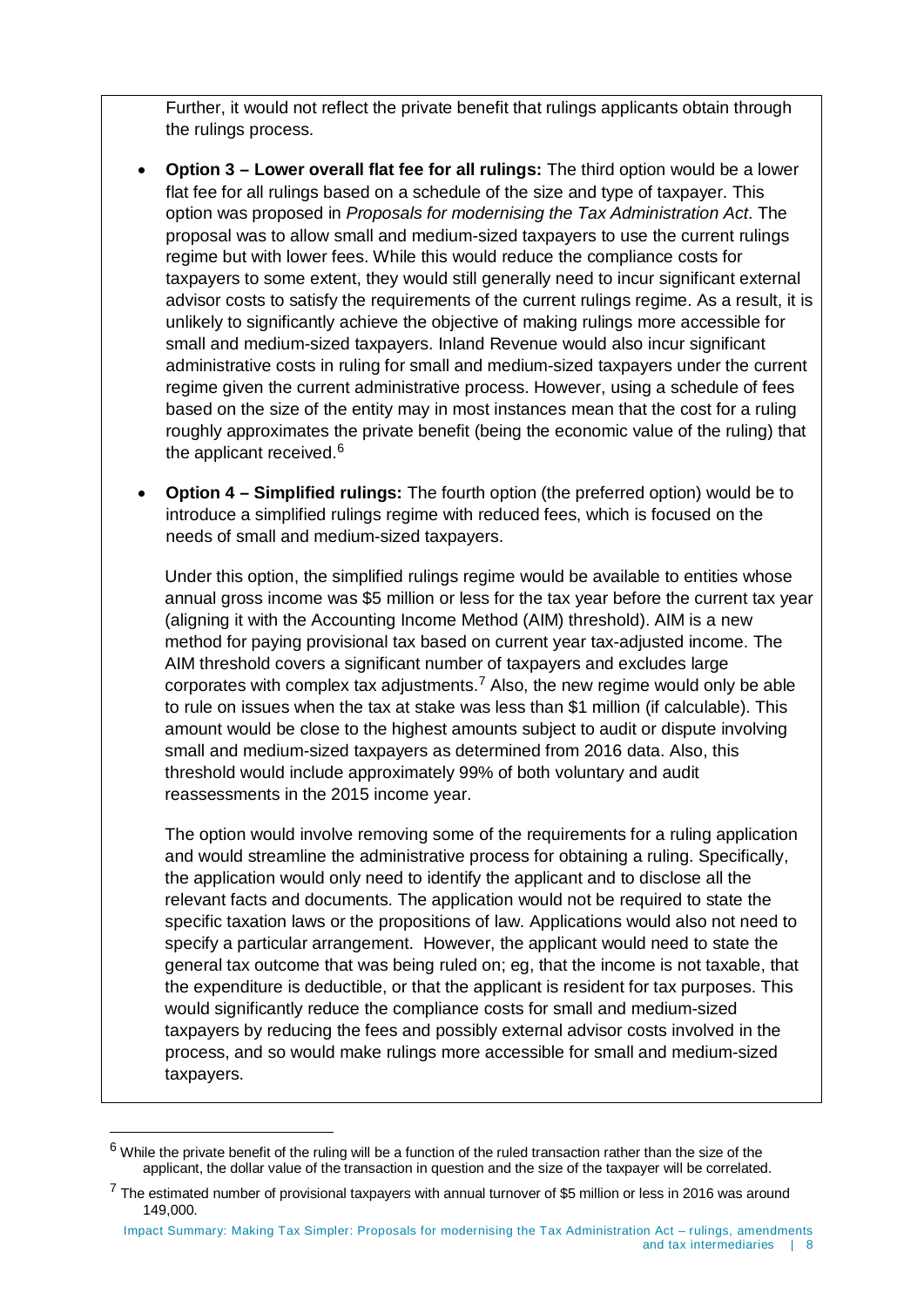The Commissioner would retain the discretion to decline to rule under the simplified regime if the characteristics of the application were such that the Commissioner deemed it appropriate to be dealt with under the current rulings regime. Examples of when an appropriate simplified ruling would not be available may include when the application:

- Raises issues where there is a significant absence, or perceived deficiency, in the relevant policy;
- Directly challenges an existing Inland Revenue policy or technical position; or
- Raises issues having significant national implications or a wide precedential effect.

The option would increase Inland Revenue's administrative costs of setting up the new process and dealing with any rulings under the process. To some extent Inland Revenue is currently providing advice in a less formal format, and only a small increase in resources will be needed to convert the advice into a ruling. Further, Inland Revenue anticipates that some of the simplified rulings will avoid the need for the taxpayer and Inland Revenue to enter into a dispute, so will divert resources from the disputes process to the rulings process.

#### *Minor errors*

The main objective is to better align the tax process for remedying minor amendments with the accounting treatment to reduce taxpayers' compliance costs. The sustainability criterion has greater weighting because it supports the integrity of the tax system.

The following options were considered:

- **Option 1 – Status quo:** The first option would be to retain the current \$1,000 threshold for carrying forward minor errors into a subsequent return. As noted above at 2.1, this means that some minor errors can be included in a subsequent set of accounts for accounting purposes, but must be included in the assessment for the original period for tax purposes. Having two different processes for minor errors adds compliance costs for taxpayers.
- **Option 2 – Raising the threshold to \$5,000:** The second option would be to raise the threshold for correcting minor errors in a subsequent return from a total tax discrepancy in a single return of \$1,000 to \$5,000. This would go some way to aligning the tax and accounting processes but it would have a relatively low limit. As a result, it would allow a better alignment than the status quo but it would not align as well as the other options. This option was suggested by one submitter on *Proposals for modernising the Tax Administration Act*.

The option would reduce compliance costs for all taxpayers by allowing them to put errors up to \$5,000 in a subsequent return rather than having to request to reopen the original assessment. Retaining a single monetary threshold would retain the simplicity of the current approach, so it would make it easier for taxpayers to determine when they could include an error in the subsequent return compared with the other options.

This option would, however, raise concerns about the integrity of the tax system. The flat threshold would allow relatively large errors for small taxpayers to be included in a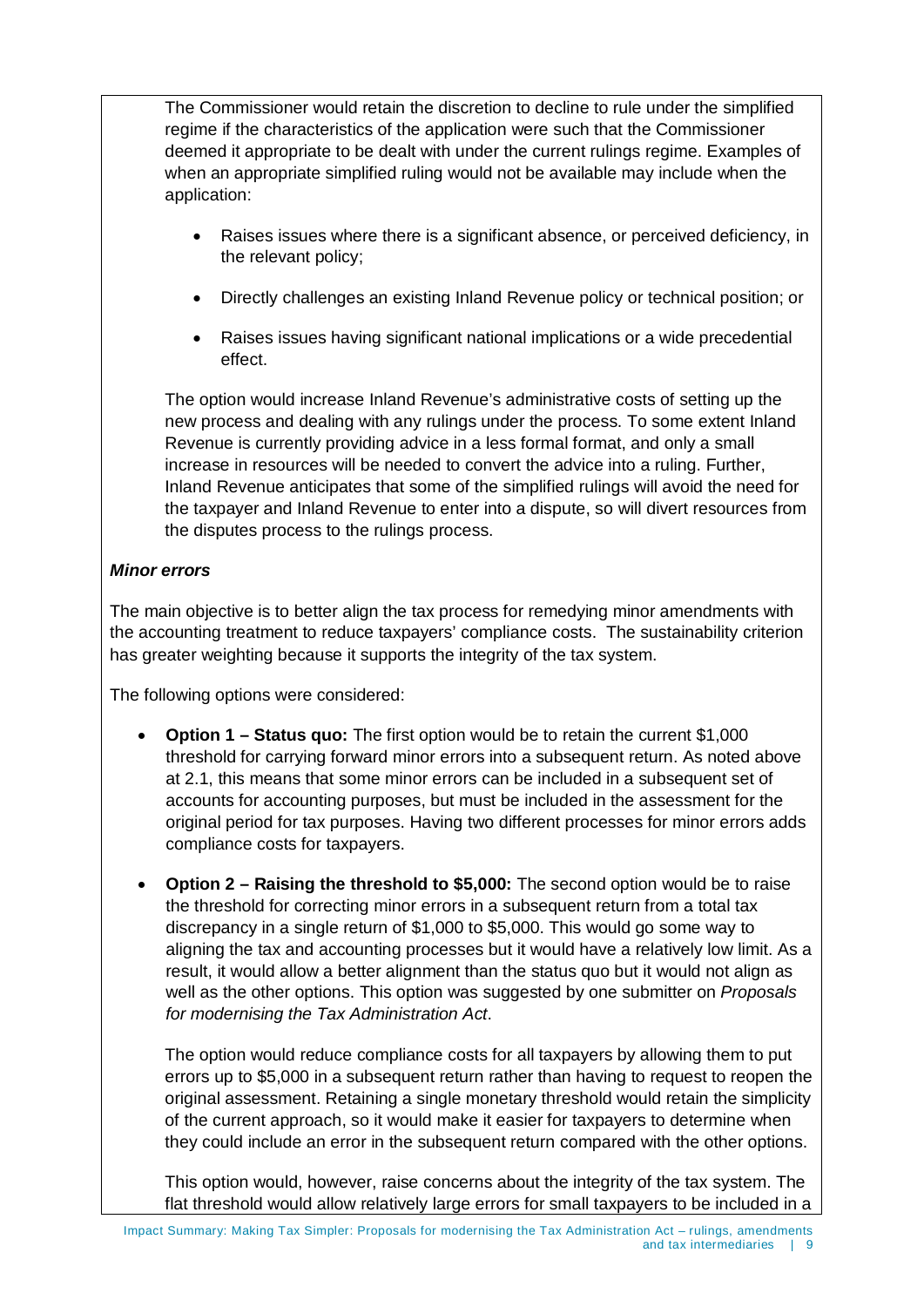subsequent return without Inland Revenue becoming aware of the error. Taxpayers could include errors up to a maximum adjustment of income or deductions of \$17,855 for a company, \$15,150 for an individual on the top personal tax rate and \$38,335 for GST. For small taxpayers these amounts are relatively significant, and may encourage them to be less careful about first time accuracy which may harm the integrity of the tax system.

The option would reduce the administrative costs for Inland Revenue of reopening the original assessment for errors less than \$5,000.

• **Option 3 – Introducing a supplementary threshold (up to 2% of taxable income or GST output tax if the error is \$10,000 or less):** The third option (the preferred option) would supplement the current \$1,000 threshold with an optional additional threshold that relies to some extent on the significance of the error for the particular taxpayer. This would allow taxpayers to include any error in a subsequent return if the amount of the error was equal to or less than both \$10,000 and 2% of their taxable income or output tax in the return in which the taxpayer sought to include the error. It would be optional for taxpayers, and they could still include errors up to \$1,000 in a subsequent return. This would further align the tax and accounting processes for small and medium-sized taxpayers in line with the original intent of the threshold. $8$ The option would not provide a significant alignment with the accounting treatment for large enterprises.

The option would reduce the compliance costs for all taxpayers for errors up to \$10,000 (subject to the 2% threshold) by allowing them to include such errors in a subsequent return. This would remove the need for taxpayers to request to reopen the original assessment.

Data from the 2014 and 2015 income years suggests that a maximum adjustment threshold of \$10,000 would include 97-98 percent of amendments by number and 84- 86 percent of adjustments by value. However, it is difficult to determine the additional number of errors that could be included in a subsequent return under this option. This is because it is unclear the extent to which taxpayers are complying with the current threshold. In addition, the data on the number of amendments made in the 2014 and 2015 did not link with the size of the taxpayer making the amendment. As noted above, the size of the error that a taxpayer would be able to carry forward into a subsequent return would be dependent on the amount of their taxable income or output tax.

This option would continue to require larger errors to be included in the original return period, reflecting the lower compliance costs of amending previous assessments under the new computer system (START). For those more significant errors, the costs of reopening the original assessment under START would be less than the possible detrimental effects to the integrity of the tax system, which include:

- Undermining the focus on taxpayers getting the original assessment right from the start;
	- Reducing the ability of Inland Revenue to identify the cause of the error, and

-

<span id="page-9-0"></span><sup>8</sup> See the commentary to the Taxation (Consequential Rate Alignment and Remedial Matters) Bill 2009. Impact Summary: Making Tax Simpler: Proposals for modernising the Tax Administration Act – rulings, amendments and tax intermediaries | 10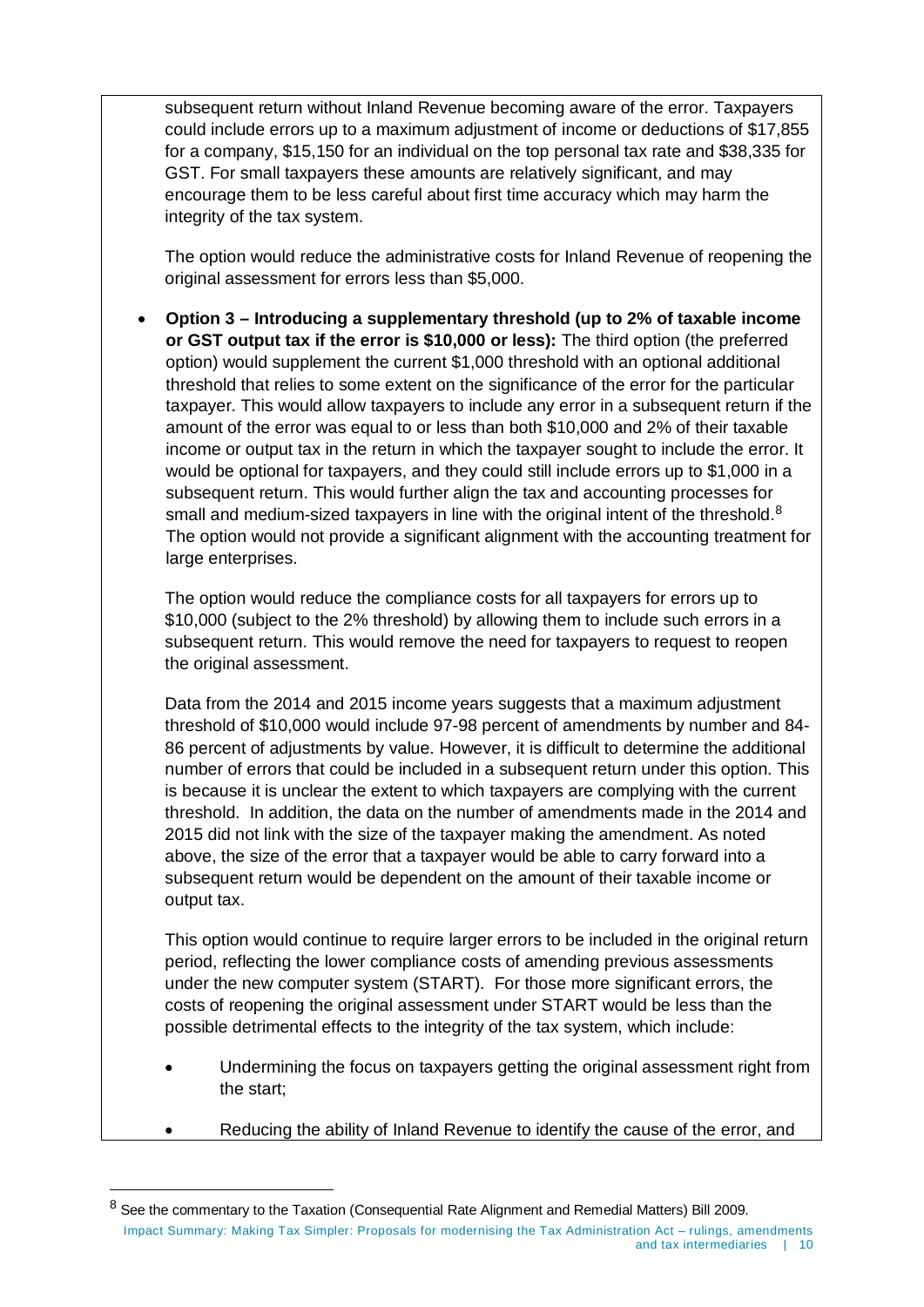to assist taxpayers to prevent it from happening again; and

• Creating opportunities for taxpayers to gain advantages from delaying the payment of tax.

The supplemental threshold would cause a very small increase in compliance costs for taxpayers in having to determine whether a specific error was within the threshold. However, taxpayers could avoid the additional compliance costs because the supplementary threshold would be optional, and they could either seek to have the original assessment reopened or they could continue to rely on the existing \$1,000 threshold.

As such errors could be included in a subsequent return, the option would reduce the administrative costs for Inland Revenue. There may be a small increase in costs dealing with queries from taxpayers about whether an error comes within the threshold.

• **Option 4 – Introducing a larger supplementary threshold (up to 5% of taxable income or GST output tax if the error is \$100,000 or less):** The fourth option is essentially the same as option 3 but with higher thresholds. The option would supplement the current single monetary threshold with an approach that relies to a much greater extent on the significance of the error for the particular taxpayer. This would allow taxpayers to include any error in a subsequent return if the amount of the error was equal to or less than both \$100,000 or 5% of their taxable income or output tax in the return in which the taxpayer sought to include the error. It would be optional for taxpayers. This option would best align with the tax and accounting processes for small, medium and large enterprises. This option was suggested by some submitters on *Proposals for modernising the Tax Administration Act*.

The larger supplementary threshold would increase risks to the integrity of the tax system. It would reduce the incentives for taxpayers to get their assessments right from the start, and would create opportunities for taxpayers to gain advantages from delaying paying tax. The option would reduce Inland Revenue's ability to ensure compliance with the relevant timing rules. These effects could undermine taxpayers' perceptions of the integrity of the tax system.

The option would reduce the compliance costs of taxpayers by allowing them to avoid having to request the original assessment be reopened. The size of the threshold would mean that nearly all errors could be included in a subsequent return. In other countries with high error correction thresholds, there is a requirement on taxpayers to declare any errors over a lower threshold. Such a declaration process is to protect the integrity of the tax system. A similar requirement is likely to be necessary in New Zealand for a high error correction threshold. However, Inland Revenue considers that the manual process of declaring an error through a separate process may outweigh the compliance benefits under START of reopening the previous assessment.

The option would reduce the administrative costs of Inland Revenue in dealing with errors that are included in a subsequent return. However, there could be additional compliance costs in dealing with any manual declaration process.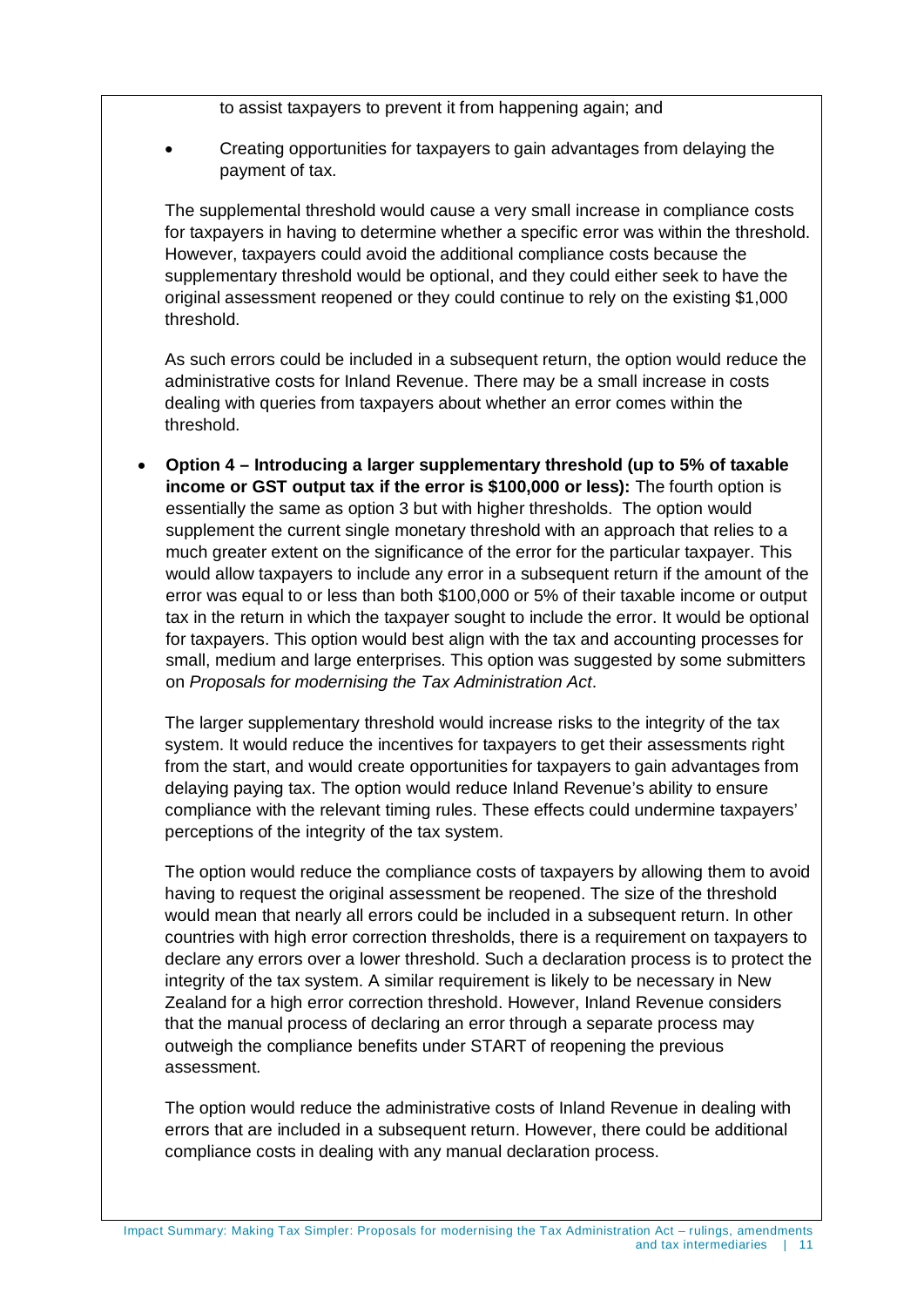#### *Tax preparers*

The main objective is to reduce compliance costs for taxpayers and their agents (by expanding access to value-added services for tax preparers) while protecting the integrity of the tax system. The means via which this objective is to be achieved include providing transparency and clarity around the group of persons who are eligible for Inland Revenue's service offerings for tax preparers; and improving Inland Revenue's ability to refuse to allow a person to act on behalf of other taxpayers, where necessary, to protect the integrity of the tax system. The sustainability and compliance costs criteria therefore have greater weighting.

On the basis that Inland Revenue will make its extended self-service options for tax preparers available to intermediaries who do not meet the current tax agent definition, overall, compliance costs under each of the options detailed below should decrease compared with the status quo. This is because use of the online self-service options by tax preparers who opt to receive them would allow these intermediaries to work more efficiently over the longer term, and may assist them to carry out tax compliance tasks to a higher standard (which, in turn, would yield benefits for their clients and Inland Revenue).

Inland Revenue will also bear some administrative costs under each of the options, in the form of:

- information technology systems costs associated with the implementation of the new online services and extending these to a wider group;
- screening those applying to receive Inland Revenue's extended service offerings and processing the relevant forms;
- dealing with an initial increase in queries from tax preparers when the new service offerings are implemented in Stage 2 of Business Transformation<sup>[9](#page-11-0)</sup>;
- on-going support with the use of online services.

However, the increased take-up of online self-service options may lead to some reduction in administration costs for Inland Revenue over the longer term (for instance, as a result of a smaller volume of phone calls from tax preparers).

The following options were considered:

-

• **Option 1 – Status quo – non-tax agents continue to act as nominated persons:** The first option would retain the current definition of 'tax agent' in the Tax Administration Act. Non-tax agents would continue to look after their clients' tax and social policy affairs as nominated persons.

Inland Revenue would still be able to offer the expanded online services for tax preparers to non-tax agents; however, maintenance of the status quo would not address the current uncertainty around the Commissioner's ability to revoke these services, along with access to clients' information, if necessary to protect the integrity of the tax system.

On the other hand, if the proposed discretion for the Commissioner to not recognise a nominated person if doing so would adversely affect the integrity of the tax system

<span id="page-11-0"></span> $9$  Stage 2 of Business Transformation involves streamlining personal and business income taxes. Impact Summary: Making Tax Simpler: Proposals for modernising the Tax Administration Act – rulings, amendments and tax intermediaries | 12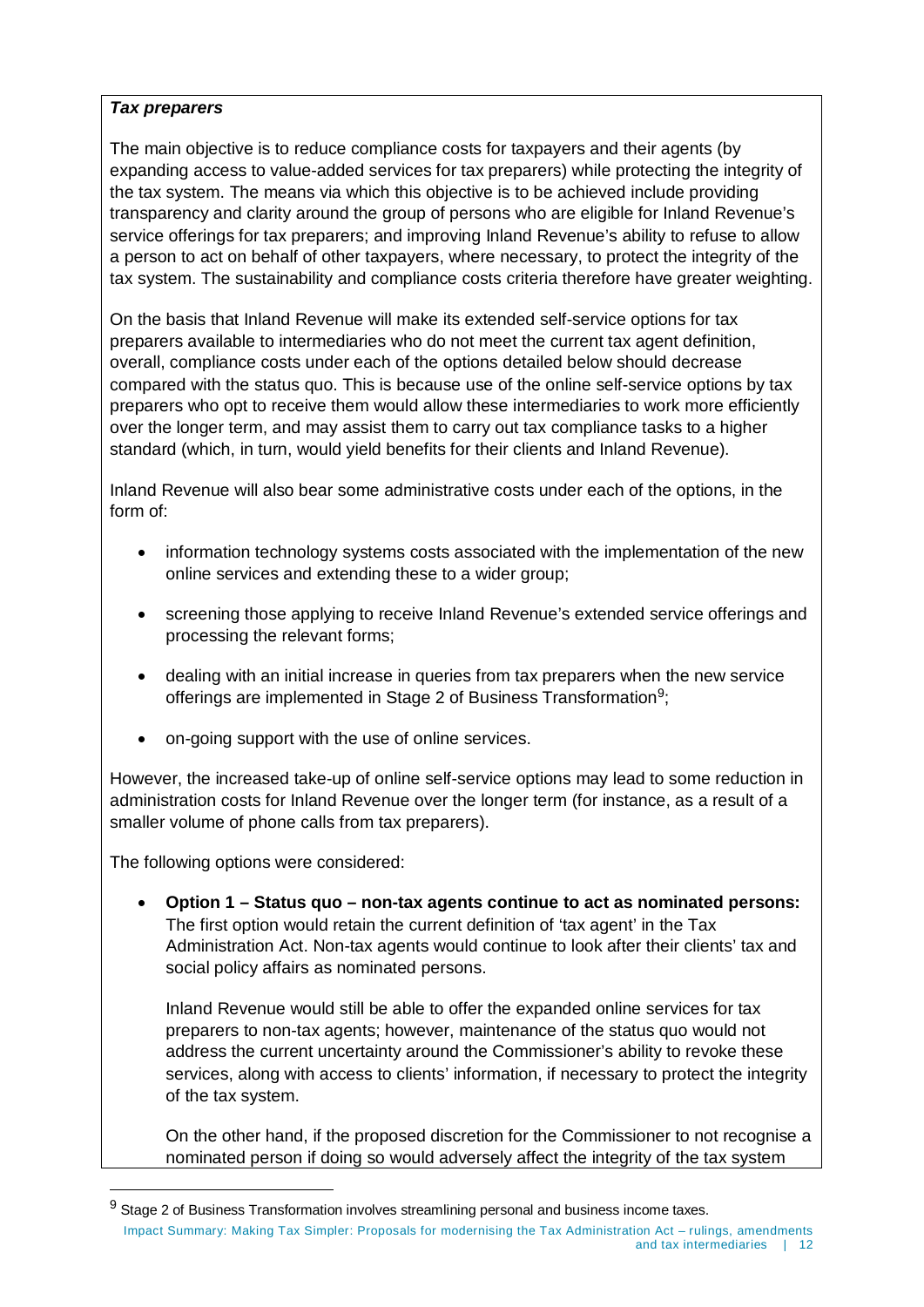(as discussed under the nominated persons heading below) is proceeded with, then this may provide sufficient clarity around the Commissioner's ability to withdraw these services.

**Option 2 – Change the tax agent definition to include other intermediaries:** The second option would expand the group of persons who are eligible to apply for listing as a tax agent beyond just those who prepare 10 or more income tax returns per year. It would not be compulsory for persons who meet the eligibility criteria to apply for listing, as nominated person access is likely to be sufficient for some people who act on behalf of other taxpayers.

This would allow other tax preparers, such as bookkeepers and payroll intermediaries, to apply for listing as a tax agent to receive Inland Revenue's extended service offerings. It would also mean that a person could be removed from the list of tax agents and have their access to client information and tax agent services withdrawn if they adversely affect the integrity of the tax system.<sup>[10](#page-12-0)</sup>

This option would impose some compliance costs on tax preparers (and on their clients) in the form of applying for listing, and gaining authorisation from their clients to act for them and to access the extended online services on their behalf. However, they would not be required to be listed as tax agents in order to act for their clients, but could instead continue to act as nominated persons without the additional services. Tax preparers would therefore only bear the compliance costs associated with becoming listed as a tax agent if they determine that doing so is worthwhile to receive the extended services.

Bringing other persons within the scope of the tax agent definition would require a contingent provision to clarify the group of persons who are eligible for an extension of time (since the extension of time criteria, which are currently linked to the tax agent definition, are not proposed to change). Given the purpose of the tax agent list is to keep track of the persons who are eligible for an extension of time, it is unnecessary to impose a requirement on the Commissioner to maintain a list that would include a number of persons who are not eligible for the extension of time. To keep track of the subset of tax agents who are eligible for an extension of time, this option would in practice require the maintenance of two lists – the tax agent list, and a list of those who are eligible for an extension of time.

This option would impose further administrative costs on Inland Revenue in the form of: processing an increased number of applications to be listed as a tax agent (including the associated screening processes); processing removals from the list of tax agents; and auditing authorities to act.<sup>[11](#page-12-1)</sup>

• **Option 3 – Two-tier agency system:** Under the third option (the preferred option), the current definition of 'tax agent' would be retained and another term would be separately defined in the Tax Administration Act to include other tax preparers. Like the existing section dealing with tax agents, the new provision would set out the

 $\overline{a}$ 

<span id="page-12-0"></span> $10$  The existing discretion for the Commissioner to (if necessary) remove a person from the list of tax agents is subject to judicial review, which provides a check over the exercise of the discretion.

<span id="page-12-1"></span> $11$  While a process exists for tax agents to obtain the "authority to act" on behalf of their clients client via electronic means, many tax agents still have their clients sign a written authority to act form, which the tax agent is required to hold on file. Inland Revenue audits each tax agent's authorities to act by selecting 10 of the agent's clients and requesting to see the completed and signed authority to act forms for those clients.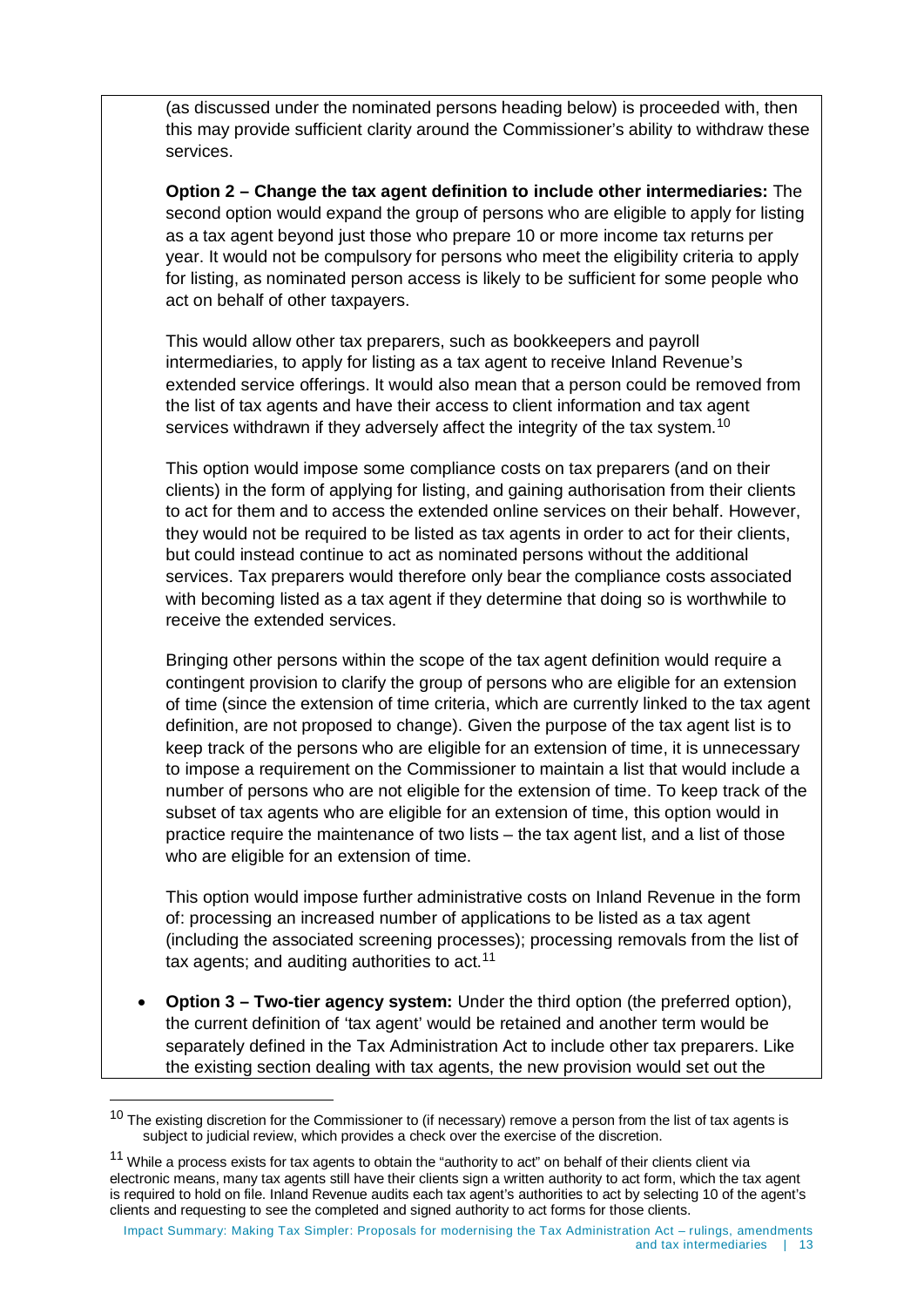Commissioner's ability to deregister the person if necessary to protect the integrity of the tax system. The Commissioner's exercise of this discretion would be a judicially reviewable decision.

This option would be more transparent and would provide more clarity for tax preparers and Inland Revenue than option 1. It would not only make the Commissioner's discretion to revoke tax preparer service offerings from a person if necessary to protect the integrity of the tax system explicit in the legislation, but would also make it clear exactly who is entitled to receive these extended service offerings.

Compared with option 2, this option would also better recognise the differing roles of tax agents and other tax preparers and would avoid conflating the two concepts. However, like option 2, this option would impose some compliance costs on tax preparers (and on their clients) in the form of registering with Inland Revenue to receive the extended services, and gaining authorisation from their clients to act for them. However, registration would not be compulsory; instead, they could continue to look after their clients' tax and social policy affairs as nominated persons. Therefore, tax preparers would only bear the compliance costs of registering if they determined that doing so was worthwhile to receive the extended services.

Eligibility to be registered as a tax preparer would be restricted to those who have 10 or more clients<sup>[12](#page-13-0)</sup> and are in the business of acting on behalf of taxpayers in relation to their tax affairs or who carry on an occupation or professional public practice in which tax returns are prepared. This would also include those who perform pro-bono tax preparation services, provided that the requirement for at least 10 clients is met.<sup>[13](#page-13-1)</sup>

Compared with the status quo (option 1), this option would impose further administrative costs on Inland Revenue in the form of processing registrations and deregistrations and auditing authorities to act. Unlike option 2, the Commissioner would not be statutorily required to maintain a list of tax preparers (other than the list of tax agents which is already required by law).

#### *Nominated persons*

 $\ddot{\phantom{a}}$ 

The following options were considered:

• **Option 1 – Status quo:** The first option would maintain the status quo where a person who is nominated by a taxpayer to act on their behalf in dealing with Inland Revenue is viewed as the agent of the taxpayer under common law. Under this view, a nominated person's authorisation to act for a taxpayer can only be revoked by the taxpayer notifying Inland Revenue that the person is not to act for them any longer. This means that the Commissioner cannot unilaterally refuse to recognise the person

<span id="page-13-0"></span><sup>&</sup>lt;sup>12</sup> This may include multiple entities within a group.

<span id="page-13-1"></span> $13$  Those with less than 10 clients will be able to use the online services that will be made available to taxpayers and their nominated persons who have a myIR account. The services that taxpayers and nominated persons with 'token access' will be able to access include changing registration details, registering new accounts, filing returns, making payments, setting up instalment arrangements, accessing transactions summaries and GST returns summaries, and sending and viewing email. The main difference between token access and access for tax preparers is that tax preparers will be able to link and delink their own clients (whereas nominated persons will only be able to access their clients' account information and return filing in myIR once the client has approved their access). There would also be some additional reporting which would likely only be useful for those with at least 10 clients.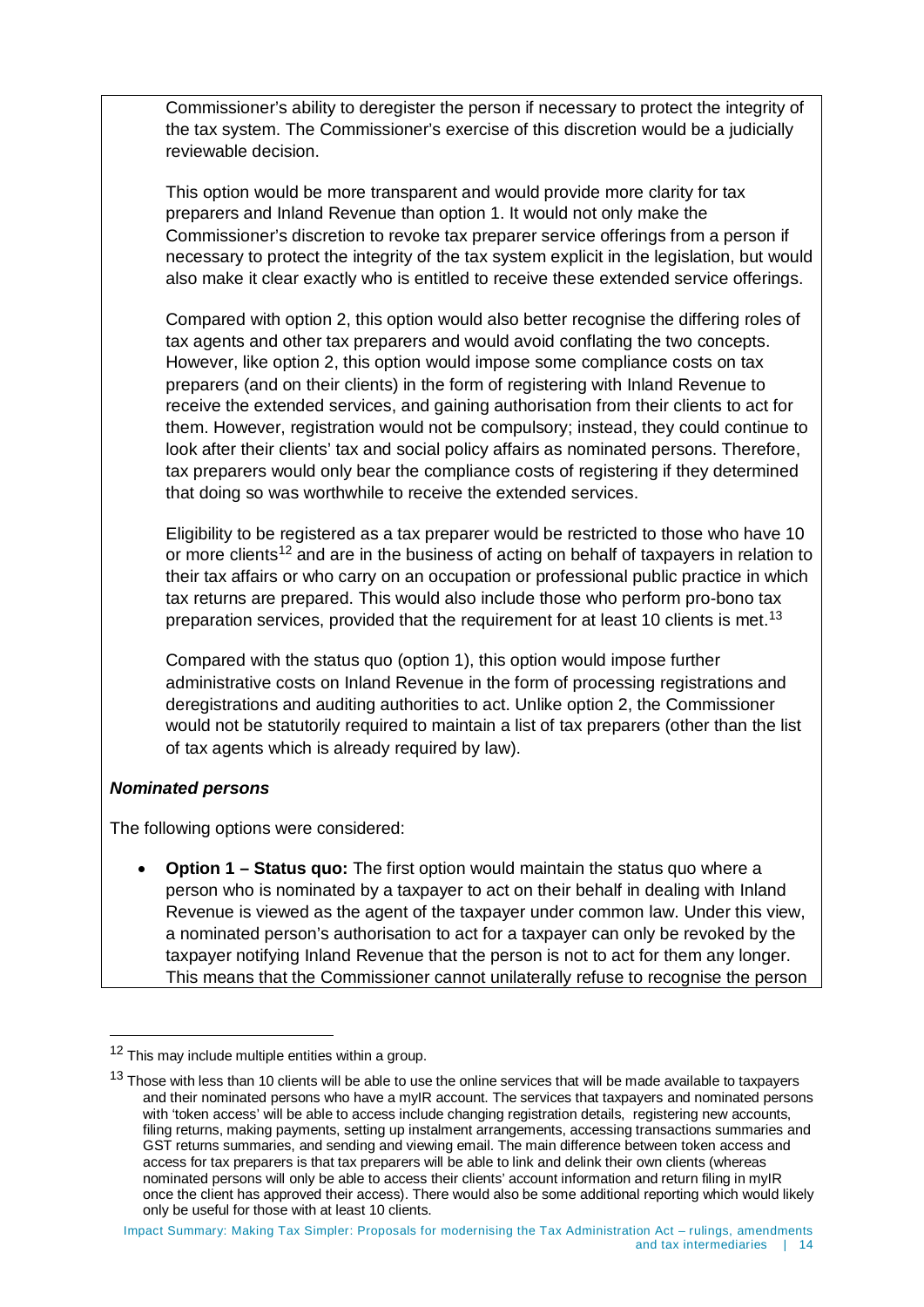as the taxpayer's nominated person, even if the person has been convicted of fraud.

The integrity risk of persons who have been removed from the list of tax agents (or deregistered as tax preparers) for tax integrity reasons coming back into the system as nominated persons, with no clear ability for the Commissioner to refuse to allow them access to taxpayers' account information and online filing for these other taxpayers, would therefore remain.

• **Option 2 – Limited discretion for the Commissioner to not recognise a nominated person:** The second option (the preferred option) would allow the Commissioner to choose not to recognise a person as a taxpayer's nominated person if she has reasonable tax integrity concerns about giving the person access to taxpayers' account information and online filing on behalf of that taxpayer. This would strengthen both the Commissioner's existing power to remove a person from the list of tax agents and the proposed discretion to deregister a tax preparer if necessary to protect the integrity of the tax system. However, the circumstances in which the Commissioner could refuse to recognise a nominated person would be limited to where the person is acting for a fee or is otherwise acting in a professional capacity.

"Acting for a fee or otherwise acting in a professional capacity" would not cover situations where the person is acting for a family member or friend. "Acting in a professional capacity" would however cover situations where a person is performing pro-bono work for a number of taxpayers.

Ensuring that the Commissioner can refuse to recognise a person who would not be allowed to be a tax agent would help to safeguard the integrity of the tax system by reducing the likelihood of that person being able to commit fraud. However, there is a risk that this may give tax officials too much discretion, which could result in use of the rule in some instances where a refusal to deal with a person nominated by a taxpayer is undue.

The proposal is not aimed at subjecting nominated persons to more stringent regulation than that faced by tax agents. The proposal is instead intended to ensure that, if a person would not be allowed to be listed as a tax agent for tax integrity reasons, the Commissioner can choose, if necessary to protect the integrity of the tax system, to refuse to allow them to act for other taxpayers under the nominated person regime in appropriately limited circumstances. This is the reason for the proposed restrictions on the discretion (that is, the discretion can only be exercised where the person is acting for a fee or is otherwise acting in a professional capacity), which should help to ensure that the Commissioner's exercise of the discretion does not go too far. Further, the exercise of the discretion would be subject to judicial review.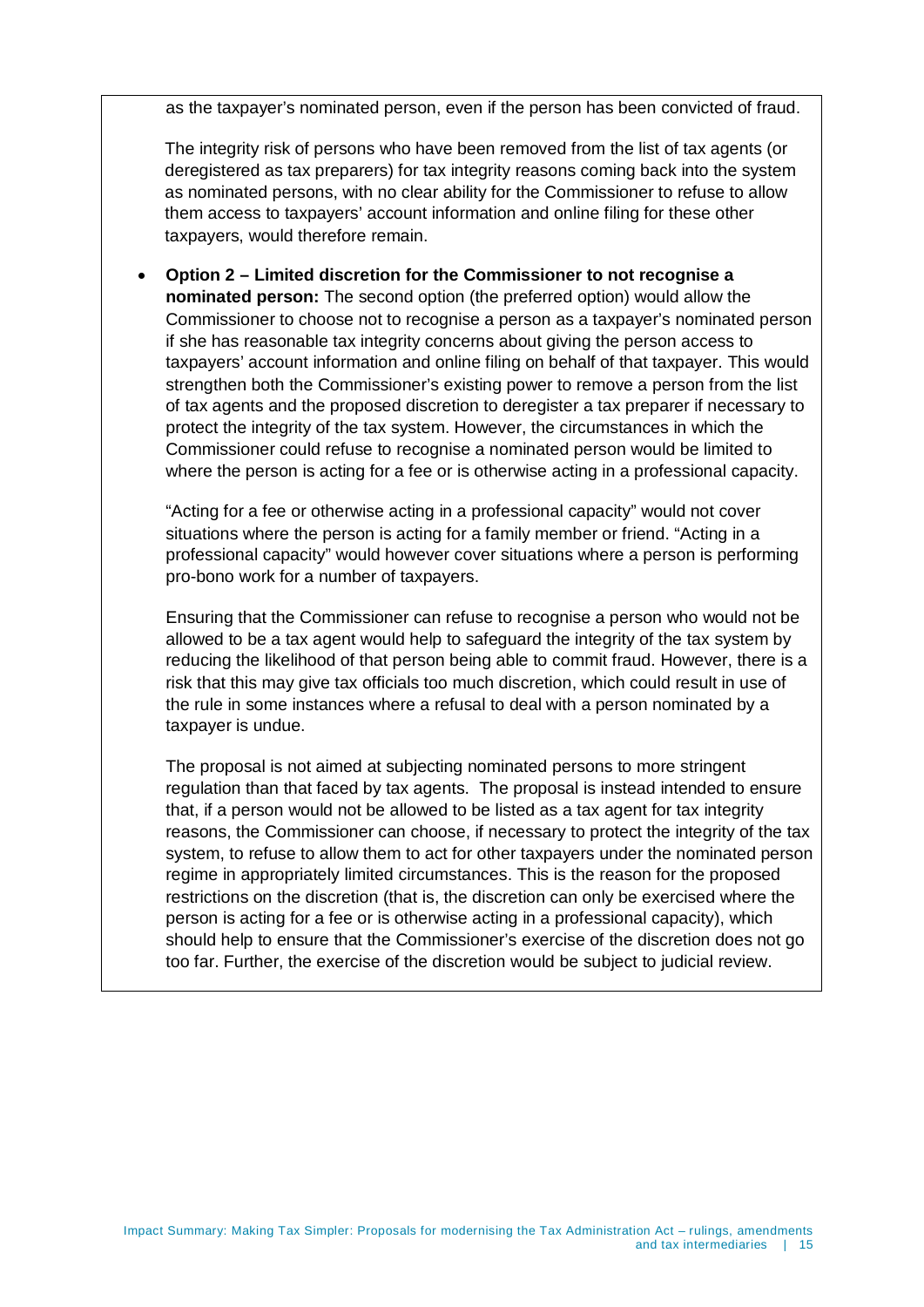#### **3.2 Which of these options is the proposed approach?**

#### **Simplified rulings**

Inland Revenue prefers option 4 (simplified rulings regime) because it:

- reduces the overall cost of rulings for small and medium-sized taxpayers, and should reduce the time to obtain a ruling;
- protects the rulings regime from excess demand or a need for increased Inland Revenue resources (as opposed to free rulings or reduced fees for all rulings)
- reflects the dual private and public benefit of the rulings regime for small and mediumsized taxpayers.

#### **Minor errors**

Inland Revenue prefers option 3 (introducing a supplementary threshold (lesser of \$10,000 or 2%)) because it:

- better aligns with the current practices and accounting treatment of small and medium-sized taxpayers;
- produces a lower risk to the integrity of the tax system than option 4 (Introducing a larger supplementary threshold);
- enables the Commissioner to allocate her limited resources to collecting over time the highest net revenue that is practicable within the law by better focusing on significant risks (as the data suggests the threshold will include the majority of amendments); and
- reduces compliance costs for taxpayers and administrative costs for Inland Revenue.

#### **Tax preparers**

Inland Revenue prefers option 3 (two-tier agency system) because it:

- reduces the potential harm to the integrity of the tax system (compared with option 1); and
- allows for recognition of the differing roles of tax agents and other tax preparers (compared with option 2).

#### **Nominated persons**

Inland Revenue prefers option 2 (limited discretion for the Commissioner to not recognise a nominated person) because it reduces the harm to the integrity of the tax system.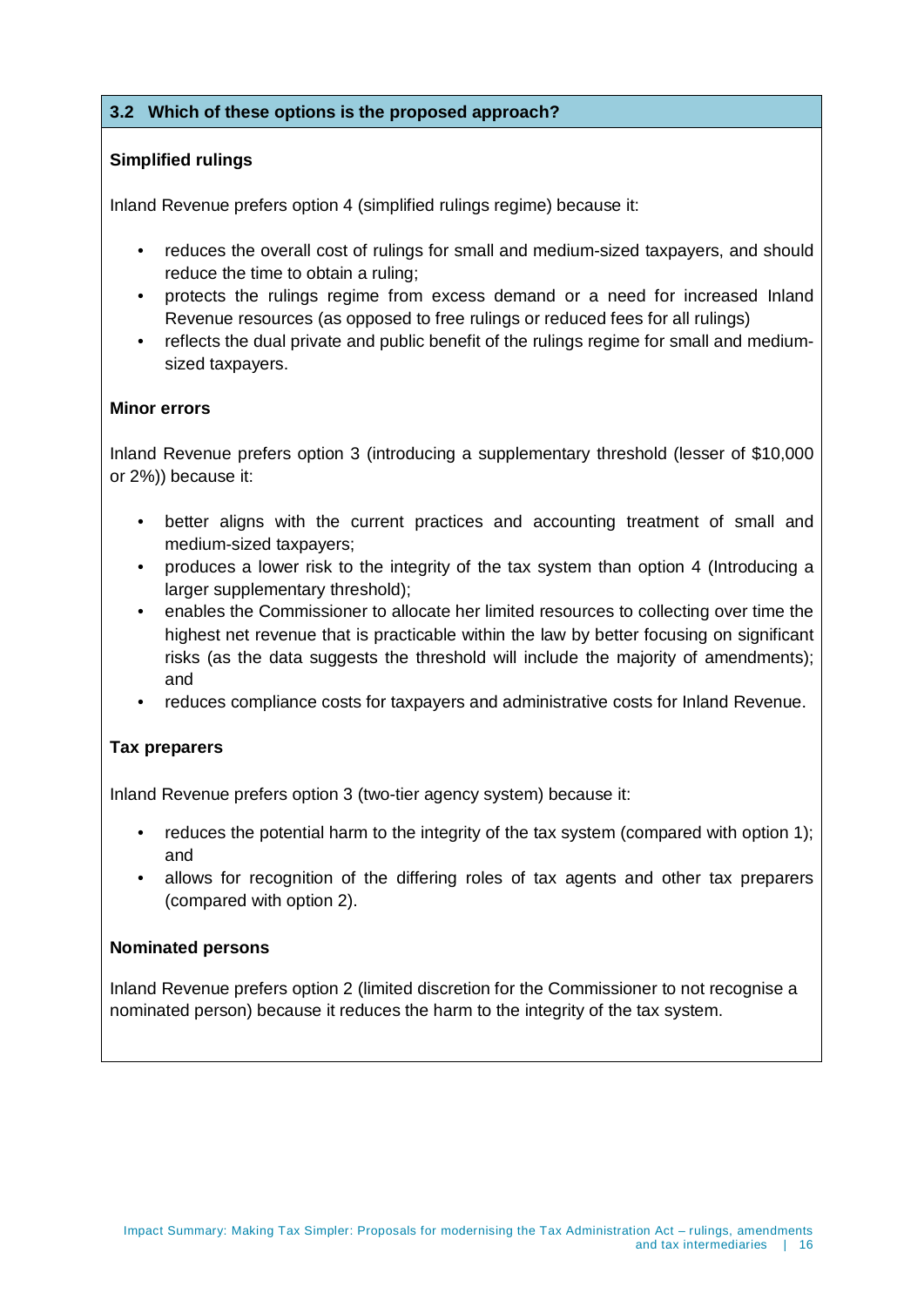# **Section 4: Impact Analysis (Proposed approach)**

| 4.1 Summary table of costs and benefits                             |                                                                                                                                                                                                                                                                                           |                                                                                                                    |  |  |  |
|---------------------------------------------------------------------|-------------------------------------------------------------------------------------------------------------------------------------------------------------------------------------------------------------------------------------------------------------------------------------------|--------------------------------------------------------------------------------------------------------------------|--|--|--|
| <b>Affected parties</b><br>( <i>identify</i> )                      | <b>Comment:</b> nature of cost or benefit (eg<br>ongoing, one-off), evidence and<br>assumption (eg compliance rates), risks                                                                                                                                                               | <b>Impact</b><br>\$m present value, for<br>monetised impacts; high,<br>medium or low for non-<br>monetised impacts |  |  |  |
| Additional costs of proposed approach, compared to taking no action |                                                                                                                                                                                                                                                                                           |                                                                                                                    |  |  |  |
| <b>Regulated parties</b>                                            | <b>Simplified rulings</b>                                                                                                                                                                                                                                                                 |                                                                                                                    |  |  |  |
| (Taxpayers)                                                         | Optional cost for taxpayers that choose<br>to apply for a ruling under the simplified<br>regime.                                                                                                                                                                                          | Low                                                                                                                |  |  |  |
|                                                                     | <b>Minor errors</b>                                                                                                                                                                                                                                                                       | Low                                                                                                                |  |  |  |
|                                                                     | Optional cost for taxpayers in<br>determining whether an error comes<br>within the proposed threshold.                                                                                                                                                                                    |                                                                                                                    |  |  |  |
|                                                                     | <b>Tax preparers</b>                                                                                                                                                                                                                                                                      |                                                                                                                    |  |  |  |
| (Tax preparers)                                                     | Optional cost for tax preparers in<br>determining whether or not they register<br>with Inland Revenue to receive extended<br>online services.                                                                                                                                             | Low                                                                                                                |  |  |  |
|                                                                     | Costs for tax preparers and their clients<br>associated with the linking process.                                                                                                                                                                                                         | Low                                                                                                                |  |  |  |
|                                                                     | Potential costs for tax preparers as a<br>result of being unduly deregistered - this<br>may include costs associated with getting<br>the decision judicially reviewed.                                                                                                                    | Low                                                                                                                |  |  |  |
|                                                                     | <b>Nominated persons</b>                                                                                                                                                                                                                                                                  |                                                                                                                    |  |  |  |
| (Nominated<br>persons)                                              | Potential cost to persons that have been<br>nominated by taxpayers to act on their<br>behalf if they are unduly prevented from<br>acting on behalf of others when dealing<br>with Inland Revenue - this may include<br>costs associated with getting the decision<br>judicially reviewed. | Low                                                                                                                |  |  |  |
| <b>Regulators</b>                                                   | <b>Simplified rulings</b>                                                                                                                                                                                                                                                                 |                                                                                                                    |  |  |  |
| (Inland Revenue)                                                    | Increased administrative costs setting up<br>the proposed simplified regime,<br>processing rulings applications and<br>writing the rulings.                                                                                                                                               | Medium                                                                                                             |  |  |  |
|                                                                     | <b>Minor errors</b>                                                                                                                                                                                                                                                                       |                                                                                                                    |  |  |  |
|                                                                     | Small unquantified cost of explaining the<br>threshold to taxpayers.                                                                                                                                                                                                                      | Low                                                                                                                |  |  |  |
|                                                                     | Less knowledge of errors being made by<br>taxpayers                                                                                                                                                                                                                                       | Low                                                                                                                |  |  |  |
|                                                                     | <b>Tax preparers</b>                                                                                                                                                                                                                                                                      | Low                                                                                                                |  |  |  |

Increased administrative costs making systems changes and processing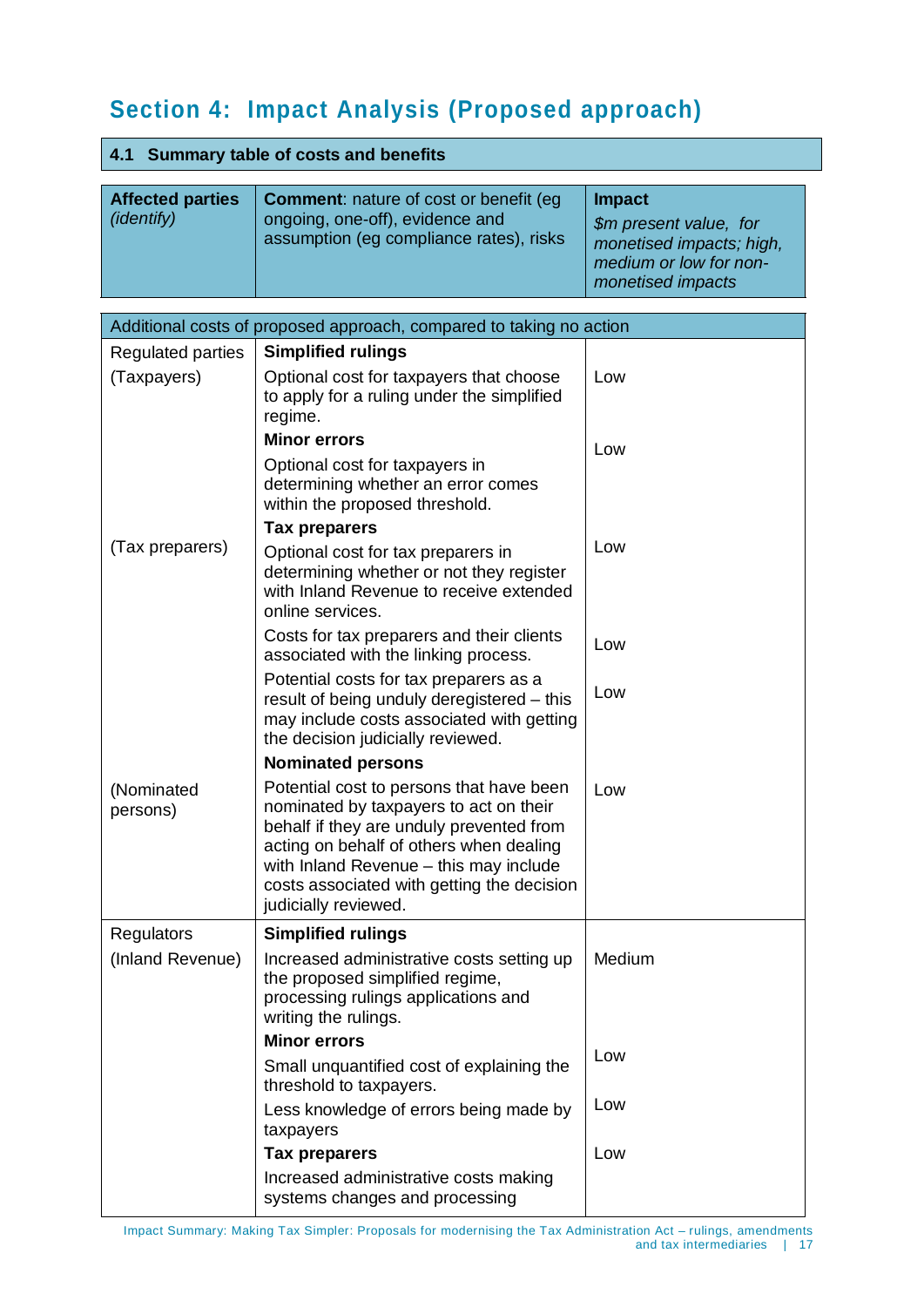|                                               | registrations and deregistrations.<br><b>Nominated persons</b>                                                                                                                                                                                                                                             | Low |
|-----------------------------------------------|------------------------------------------------------------------------------------------------------------------------------------------------------------------------------------------------------------------------------------------------------------------------------------------------------------|-----|
|                                               | Where the proposed discretion is<br>exercised, there would be minor<br>administrative costs associated with<br>delinking a nominated person from a<br>taxpayer's account (so that the person no<br>longer has systems permissions to file<br>and access account information on<br>behalf of the taxpayer). |     |
| Wider<br>government                           | N/A                                                                                                                                                                                                                                                                                                        | N/A |
| Other parties                                 | <b>Nominated persons</b>                                                                                                                                                                                                                                                                                   |     |
| (Taxpayers that<br>use a nominated<br>person) | Potential costs to taxpayers which may<br>arise if their nominated person's<br>authorisation to act for them is unduly<br>revoked.                                                                                                                                                                         | Low |
| <b>Total Monetised</b><br>Cost                |                                                                                                                                                                                                                                                                                                            | N/A |
| Non-monetised<br>costs                        |                                                                                                                                                                                                                                                                                                            | Low |

| Expected benefits of proposed approach, compared to taking no action            |                                                                                                                                                                           |        |  |  |
|---------------------------------------------------------------------------------|---------------------------------------------------------------------------------------------------------------------------------------------------------------------------|--------|--|--|
| <b>Regulated parties</b>                                                        | <b>Simplified rulings</b>                                                                                                                                                 |        |  |  |
| (Taxpayers)                                                                     | Increased certainty and reduced risk of<br>entering into disputes                                                                                                         | Medium |  |  |
|                                                                                 | <b>Minor errors</b>                                                                                                                                                       |        |  |  |
| (Tax preparers)                                                                 | Lower compliance costs in dealing with<br>minor errors                                                                                                                    | Medium |  |  |
|                                                                                 | Tax preparers                                                                                                                                                             | Medium |  |  |
|                                                                                 | Access to online self-service options that<br>would allow them to work more efficiently<br>and view clients' tax accounts<br>information in real-time.                    |        |  |  |
|                                                                                 | Tax preparers / Nominated persons                                                                                                                                         |        |  |  |
| (Non-tax agent<br>intermediaries-<br>tax preparers and<br>nominated<br>persons) | Transparency around the<br>Commissioner's discretions and the<br>group of persons who are eligible to<br>apply to receive Inland Revenue's<br>extended service offerings. | Low    |  |  |
| <b>Regulators</b>                                                               | <b>Simplified rulings</b>                                                                                                                                                 |        |  |  |
| (Inland Revenue)                                                                | Fewer taxpayers making mistakes, better<br>compliance leading to a possible<br>reduction in audits and disputes                                                           | Medium |  |  |
|                                                                                 | Better information about emerging issues                                                                                                                                  | Medium |  |  |
|                                                                                 | <b>Minor errors</b>                                                                                                                                                       |        |  |  |
|                                                                                 | Reduced administrative costs of dealing<br>with minor errors;                                                                                                             | Low    |  |  |
|                                                                                 | Increased ability for the Commissioner<br>to allocate her limited resources to                                                                                            | Medium |  |  |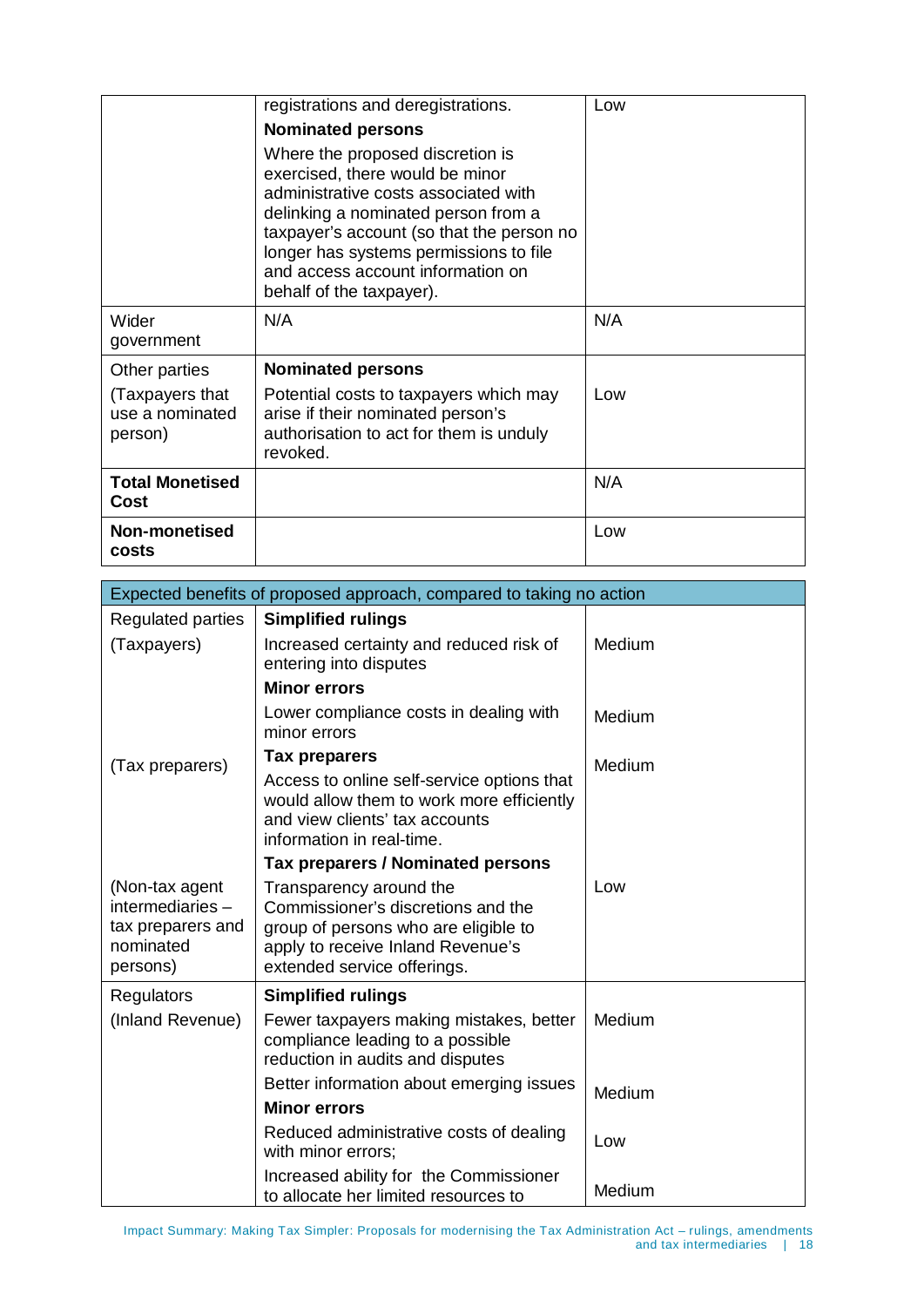|                                                                             | collecting over time the highest net<br>revenue that is practicable within the law<br>by better focusing on significant risks<br>Tax preparers / Nominated persons                                                                                                                                                                                               |              |
|-----------------------------------------------------------------------------|------------------------------------------------------------------------------------------------------------------------------------------------------------------------------------------------------------------------------------------------------------------------------------------------------------------------------------------------------------------|--------------|
|                                                                             | Certainty around the Commissioner's<br>ability to deregister a tax preparer or to<br>refuse to allow a nominated person to act<br>for taxpayers if necessary to protect the<br>integrity of the tax system.                                                                                                                                                      | Low          |
|                                                                             | Ability to revoke access for third parties<br>with a history of tax fraud would reduce<br>the risk to the Crown's revenue and to<br>the integrity of the tax system.                                                                                                                                                                                             | Low / Medium |
|                                                                             | Transparency around the<br>Commissioner's discretions and the<br>group of persons who are eligible to<br>apply to receive Inland Revenue's<br>extended service offerings would<br>promote the integrity of the tax system.                                                                                                                                       | Low          |
| Wider<br>government                                                         | N/A                                                                                                                                                                                                                                                                                                                                                              | N/A          |
| Other parties                                                               | <b>Tax preparers</b>                                                                                                                                                                                                                                                                                                                                             |              |
| (Taxpayers -<br>clients of tax<br>preparers)                                | Reduced compliance costs and/or<br>increased standard of service for clients<br>of tax preparers, as a result of tax<br>preparers carrying out tax compliance<br>tasks more efficiently with the use of<br>online self-service options.                                                                                                                          | Medium       |
|                                                                             | <b>Tax preparers / Nominated persons</b>                                                                                                                                                                                                                                                                                                                         |              |
| $(Tax$ payers –<br>clients of tax<br>preparers and<br>nominated<br>persons) | Potential taxpayer protection benefit<br>associated with being able to deregister<br>or refuse to recognise a person who has<br>previously been removed from the list of<br>tax agents for tax integrity reasons or<br>who would otherwise very likely to<br>adversely affect the integrity of the tax<br>system (for instance, by defrauding their<br>clients). | Low / Medium |
| <b>Total Monetised</b><br><b>Benefit</b>                                    |                                                                                                                                                                                                                                                                                                                                                                  | N/A          |
| Non-monetised<br>benefits                                                   |                                                                                                                                                                                                                                                                                                                                                                  | Medium       |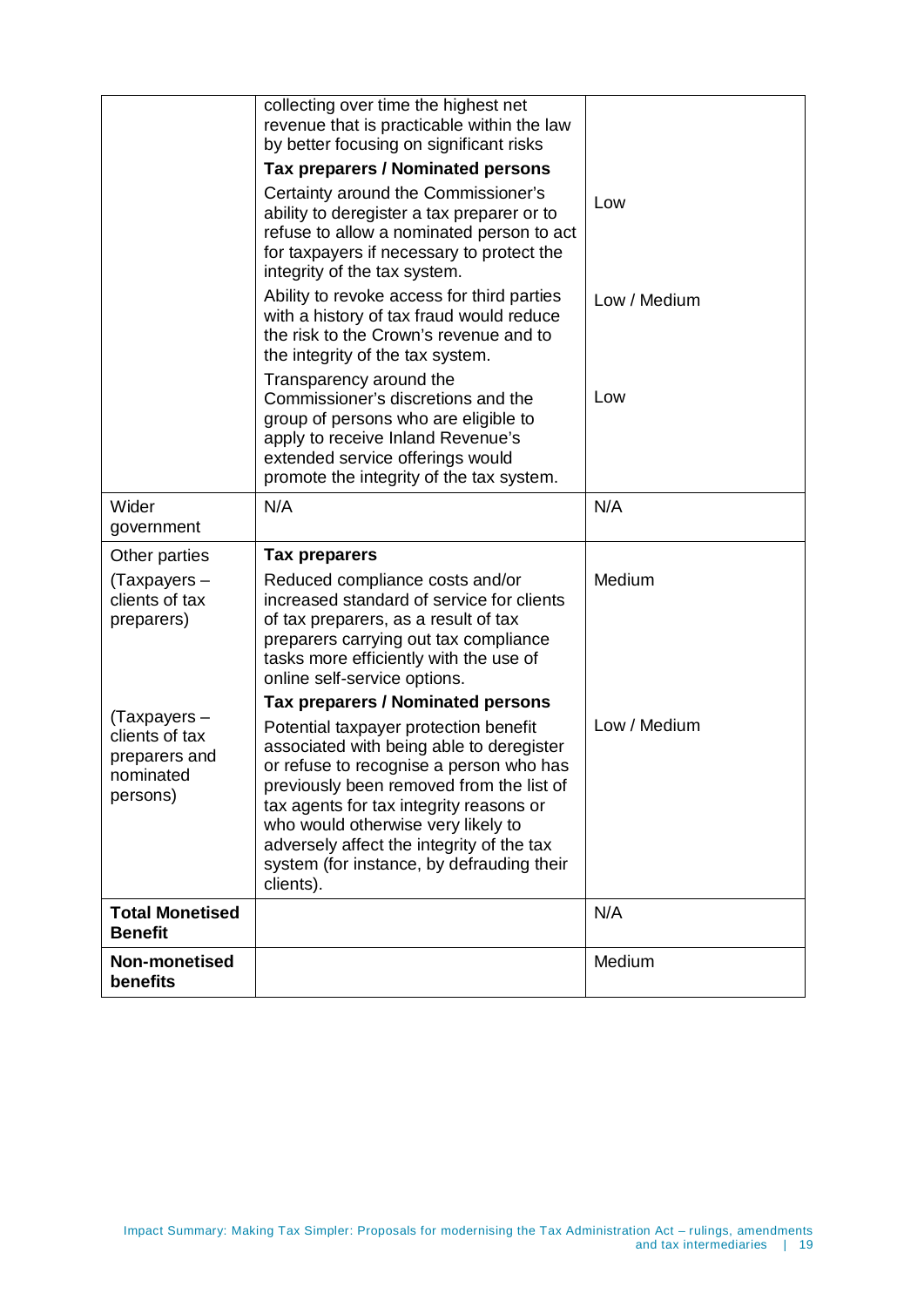#### **4.2 What other impacts is this approach likely to have?**

#### **Simplified rulings**

There is a possible fiscal risk from providing simplified rulings. The risk arises if taxpayers are given a ruling that later turns out to be incorrect (for instance, because not enough time was spent on the ruling), and that opens a fiscal risk for the Crown. The proposed thresholds under the preferred option reduce the monetary level of the risk. However, given the reduced scrutiny under the proposed option, as compared with the current rulings process, there is a greater risk of this occurring more frequently. The grounds for withdrawing a simplified ruling would be the same as the existing grounds in the Tax Administration Act for withdrawing binding rulings.

It is difficult to predict how much demand there would be for simplified rulings; hence there is some risk that there will be significantly higher demand for rulings than has been predicted, which may require further resourcing. Inland Revenue considers this risk would be mitigated to some extent by the fee charged for the simplified rulings, the entry requirements for when a simplified ruling can be applied for, and the application requirements for a ruling. The aim is to strike a balance between enabling small and medium-sized businesses to obtain simplified rulings to improve voluntary compliance without requiring significant additional resources for Inland Revenue to meet the demand.

#### **Minor errors**

There is a potential risk that increasing the threshold will encourage taxpayers to change their behaviour to include even larger errors (above the increased threshold) in subsequent returns. Submitters suggested that taxpayers may in practice be including errors larger than the current threshold in subsequent returns. Any increase in the threshold, therefore, may lead to an extension of this approach. This could have fiscal implications.

#### **Tax preparers**

There is a possible risk that a minority of tax preparers might use online services to carry out fraud which, due to the real-time nature of online services, would mean that fraudulent transactions would be quicker and easier to carry out. This is the reason for the proposed discretion for the Commissioner to deregister or to refuse to register a tax preparer if she has reasonable tax integrity concerns about allowing the person to access online services on behalf of other taxpayers.

#### **Nominated persons**

No other risks arising from this proposal (aside from the possible costs outlined in Section 4) have been identified.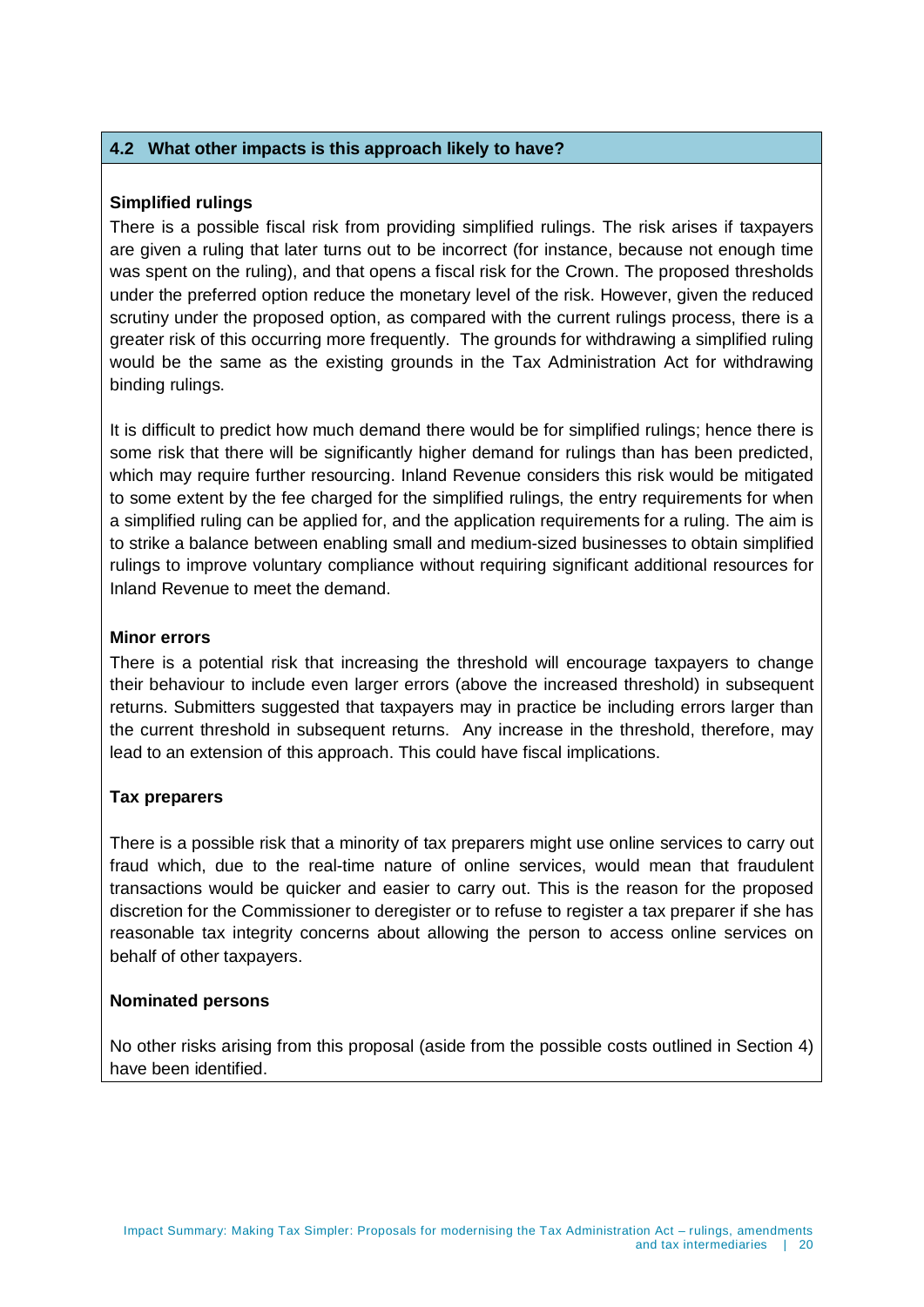# **Section 5: Stakeholder views**

#### **5.1 What do stakeholders think about the problem and the proposed solution?**

These proposals were foreshadowed in a green paper and a discussion document, *Making Tax Simpler: A Government green paper on tax administration* (released in March 2015) and *Making Tax Simpler: Towards a new Tax Administration Act* (November 2015). The specific proposals were included in the discussion document *Making Tax Simpler: Proposals for modernising the Tax Administration Act* (December 2016). An online forum was also provided at makingtaxsimpler.ird.govt.nz. There were 15 written submissions on the discussion document and 19 comments on the related online forum. The submissions are discussed below.

#### **Simplified rulings**

To make the binding rulings regime more accessible to small and medium-sized taxpayers, the discussion document included a proposal to reduce the fees for binding rulings. Submitters were generally in favour of the proposal, however, submissions disagreed over how fees should be decreased. Some submissions favoured retaining an hourly rate while others suggested flat or graduated fees. Supporters of a graduated fee suggested it would be fairer across different types of taxpayers. Others suggested that such an approach may discriminate between taxpayers.

Three submissions also raised concerns that the time required for a ruling was a disincentive to their use. It was suggested that small and medium-sized taxpayers were often focussed on growth and needed to make quick decisions, while all taxpayers have business opportunities that develop unexpectedly and need rulings quickly.

Submissions suggested that merely reducing the fees charged for rulings would not increase the use of them. The preparation costs with the current rulings regime would still be a barrier. Some submitters suggested that a simplified regime should be put in place to reduce the preparation costs of a binding ruling.

Concerns were raised about whether the rulings team would be adequately resourced to cope with the increase demand for binding rulings that may come from reduced fees. It was noted that the rulings team currently provides a high standard of service and the standard and timeliness of rulings may suffer if further resourcing is not provided to the rulings team to cope with any increased demand.

The above submissions were taken into account in designing the preferred option of a simplified rulings regime for small and medium-sized taxpayers. In particular, the simplified regime has been designed to be quicker and cheaper overall, and to complement the current rulings regime.

Submitters also submitted that small and medium-sized taxpayers should be given greater access to less formal forms of advice, as they may be more suitable for the less complex tax issues raised by these taxpayers. As noted in *Proposals for modernising the Tax Administration Act*, Inland Revenue is in the process of designing its future organisational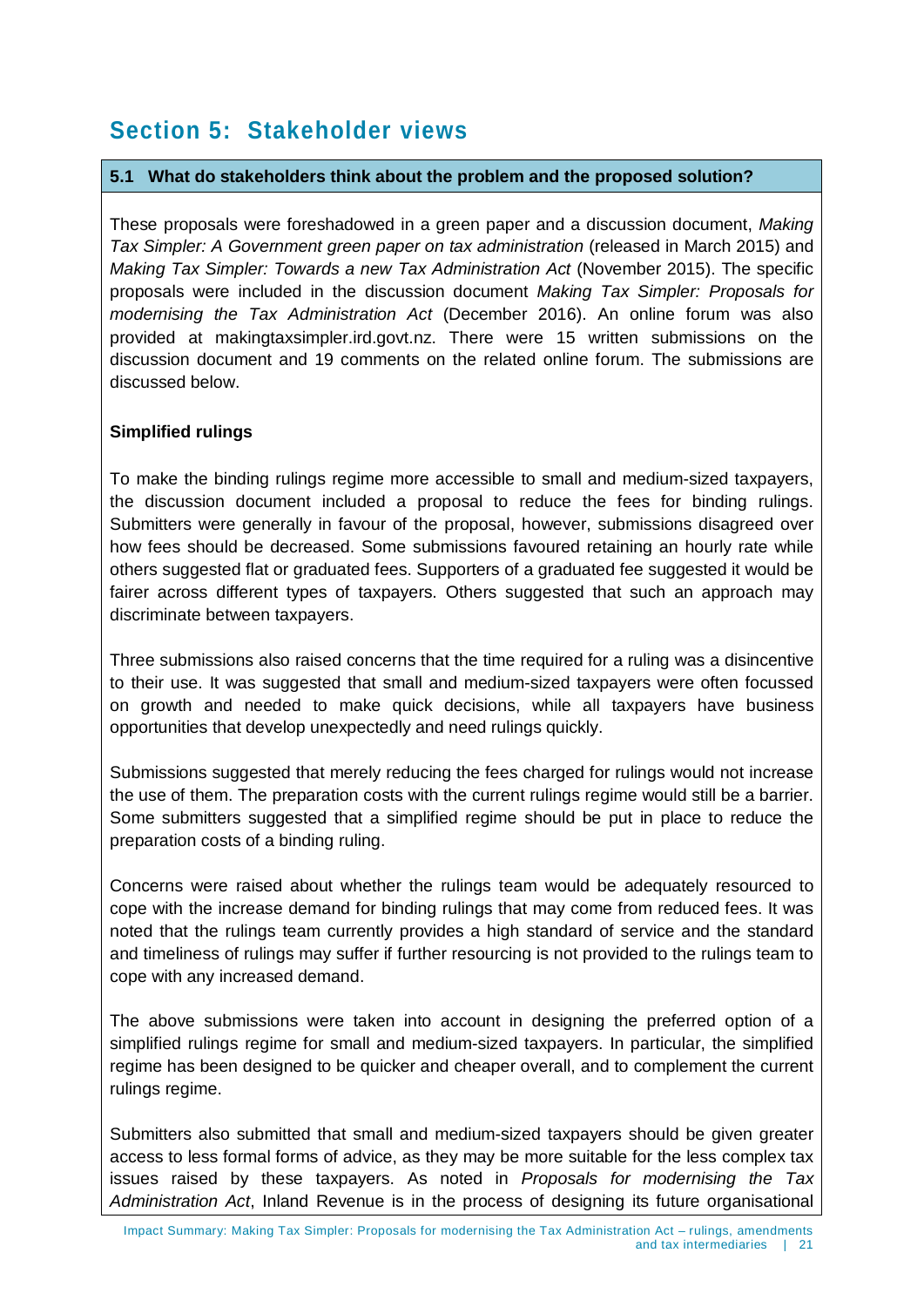structure which will be crucial in determining how it will balance its resources and provide more effective advice. This will include consideration of giving greater access to less formal advice.

Questions were also raised as to why the proposal placed such a high priority on small and medium-sized taxpayers as opposed to the range of other taxpayers that may wish to access binding rulings. Other submitters noted that large taxpayers were well-serviced by the current rulings regime, and preferred no changes be made for those taxpayers. Inland Revenue considers that larger taxpayers are adequately serviced by the current rulings regime, and that the problem relates to the difficulty of small and medium-sized taxpayers obtaining the same certainty.

#### **Minor errors**

Submissions on the proposal to expand the current approach to minor errors were favourable of the concept. However, differing views emerged as to how minor errors should be approached.

Submitters suggested options including:

- A single threshold increased from \$1,000 to \$5,000
- A threshold with a significantly higher monetary threshold based on materiality to the taxpayer; for example, the lower of \$100,000 or 5% (or 1%) of the taxable income or output tax.
- A threshold based on the use-of-money interest implications of the error rather than the amount of tax or income involved.

The first two options suggested are reflected in the options discussed above. Inland Revenue considered:

- the second and third options suggested above raised too many risks to the integrity of the tax system; and
- the third submission would be too difficult to work in practice.

A number of additional comments were also made on this proposal. It was submitted that a more useful remedy would be to extend the statutory response period in which a taxpayer may dispute their own assessment, as New Zealand currently has a uniquely brief period in which this may occur (within 4 months from the date of the return). Inland Revenue considers that the response period would need to be considered as part of a broader review of the disputes process.

#### **Tax preparers**

*Proposals for modernising the Tax Administration Act* consulted on a proposal to amend the statutory tax agent definition to include a wider group of "tax intermediaries", such as those who may file only GST and/or PAYE returns (option 2 discussed in section 3.1). However, submitters made a number of comments as to exactly how the definition of a tax agent should be amended. This included that there should be no fee earning criterion to be a tax agent as proposed in the discussion document. In particular, submitters said the proposed fee earning criterion should not apply to agents or intermediaries performing pro bono work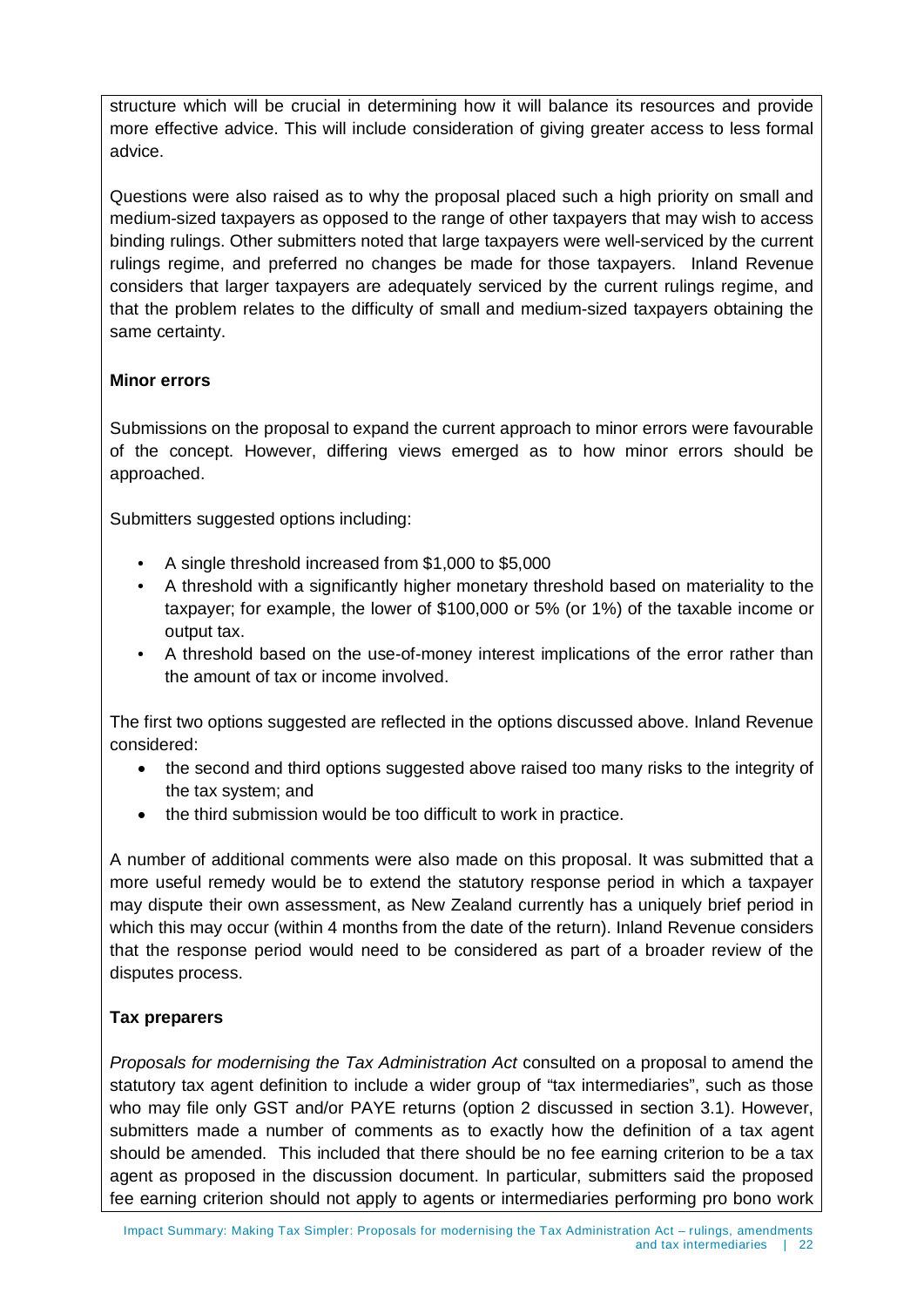for charities and not-for-profits, and that tax agents and other intermediaries who prepare tax returns on behalf of their employers should also remain eligible to be tax agents.<sup>[14](#page-22-0)</sup>

A few submissions stated that tax intermediaries and tax agents are distinct and the terminology should not be conflated. One submitter suggested that a better way to achieve both recognition and regulation of tax intermediaries who do not meet the current tax agent definition is to create a separate "tax intermediary" definition, as doing so would allow the retention of the current tax agent definition (which already sets out the eligibility criteria for an extension of filing time) and would recognise important differences between the two groups.

It was further submitted that the majority of those currently meeting the definition of "tax agent" are subject to high levels of scrutiny and accountability and are required to have certain qualifications and meet continuing professional standards. As such, this will continue to justify the recognition of tax agents as distinct from intermediaries, despite the expansion of the role of tax intermediaries. Another submitter supported combining tax agents and intermediaries but submitted that, if the distinction between the two remains, then the distinction needs to be clear.

These submissions are reflected in the discussion of the options above. Inland Revenue agrees with submitters that there should be no fee-earning criterion to be registered as either a tax agent or a tax preparer. Those who prepare income tax returns for their employers (such as in-house accountants preparing tax returns for multiple entities within a group) or who perform pro-bono income tax preparation services for 10 or more taxpayers are not currently excluded from being tax agents and Inland Revenue does not consider this should change. Further, there is no reason to exclude those preparing returns for other tax types (such as GST and PAYE) from accessing the new services for tax preparers on the basis that they do not earn a fee.

In light of the submissions received on the differing roles of tax agents and other intermediaries, Inland Revenue considers it is appropriate to recognise these two groups as distinct. The boundary between how the two groups are defined should be clear, as the preferred option (option 3) would retain the current tax agent definition.

#### **Nominated persons**

-

Three written submissions and one online forum comment expressed support for the proposal to provide the Commissioner with a legislated discretion to not recognise someone as a nominated person, if doing so would adversely affect the integrity of the tax system. One submitter commented that the Commissioner's use of this discretion should be a reviewable decision. Two commentators on the online forum were opposed to the proposal, one stating that it is up to the taxpayer who represents them and should not be a matter for the

<span id="page-22-0"></span><sup>&</sup>lt;sup>14</sup> The intention behind the fee-earning criterion proposed in the discussion document was to differentiate between intermediaries who carry out a business or occupation that involves the preparation of tax returns, versus those who only act for other taxpayers in a small-time capacity. This is because the additional services would be of greater benefit to those in the former group, while the nominated person regime should be sufficient for those in the latter group. It was never intended that the likes of in-house accountants and those preparing GST and PAYE returns for multiple charities and non-profit bodies on a pro-bono basis be excluded from the scope of the proposal. Exceptions to the fee-earning criterion for these intermediaries were proposed in the discussion document, but it seems these were not as clearly explained as they could have been.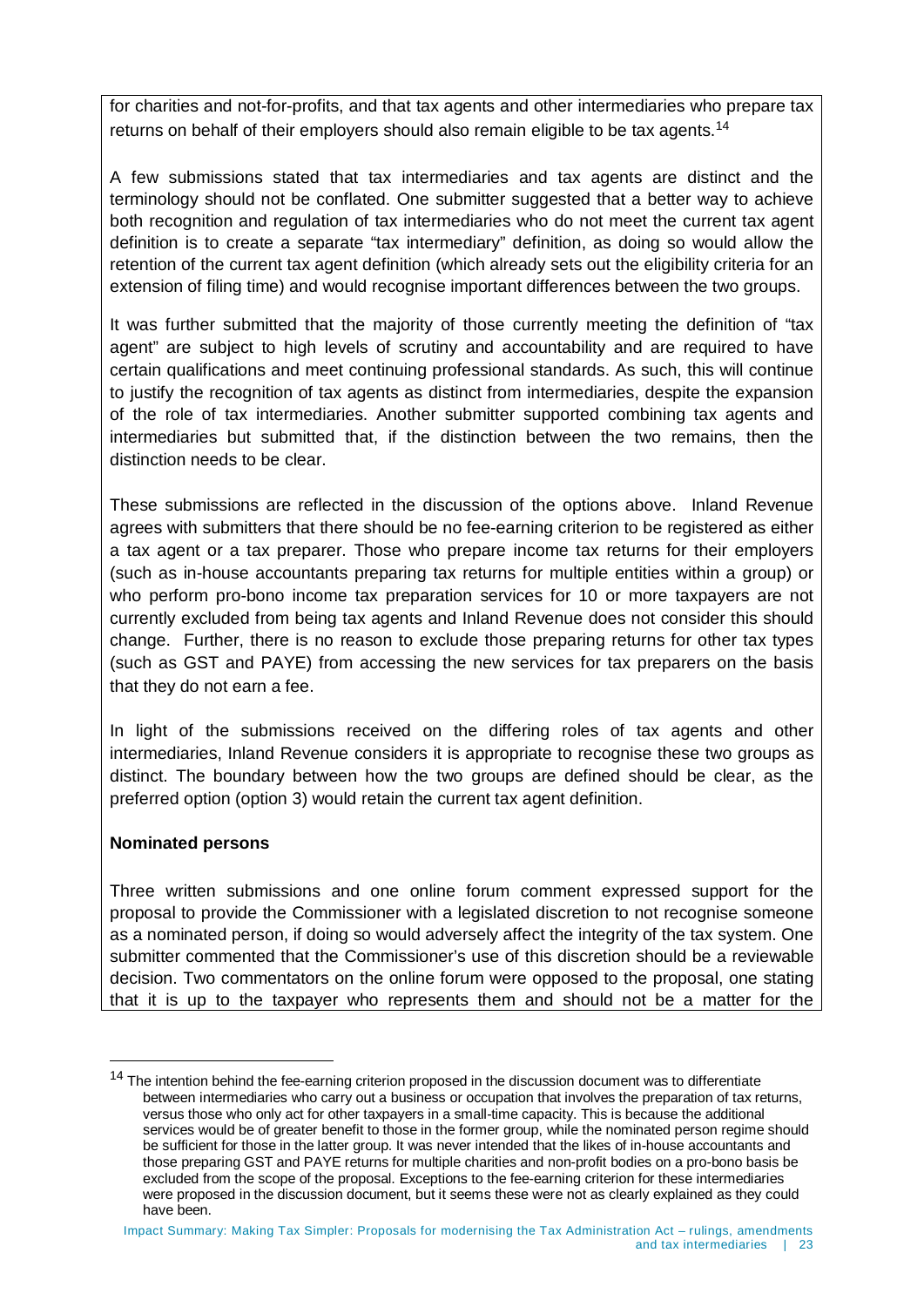Commissioner.

Inland Revenue recognises that the exercise of such a discretion, especially if it is drafted too widely, may in some instances unfairly disadvantage taxpayers that have nominated a person to act for them. This is the reason for limiting the exercise of the proposed discretion to circumstances where the person is acting on behalf of a taxpayer for a fee or is otherwise acting in a professional capacity. Inland Revenue therefore expects that the potential risk would be outweighed by the tax integrity benefit from not allowing clearly unfit persons (who are acting in a paid or professional capacity) to file returns on behalf of other taxpayers and access their information.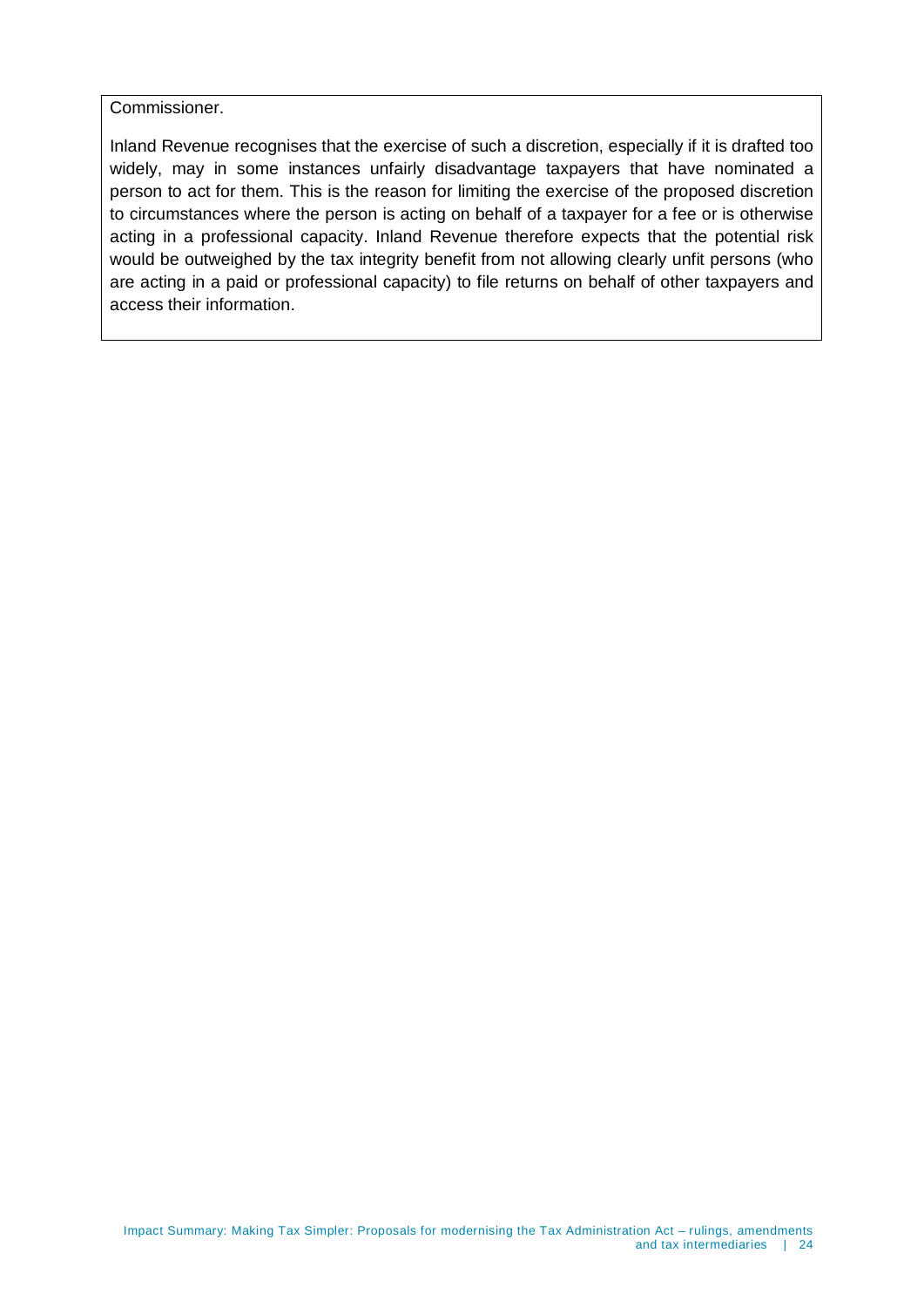# **Section 6: Implementation and operation**

#### **6.1 How will the new arrangements be given effect?**

The preferred options will need to be implemented by legislative amendments to the Tax Administration Act 1994.

The legislative amendments could be included in the first omnibus tax Bill in 2018. The amendments would apply from the date of enactment. Explanation of the amendments and their effect would be contained in a *Tax Information Bulletin*, which would be released shortly after the bill received Royal assent.

#### **Simplified rulings**

The simplified rulings regime would need similar provisions to the current rulings regime to be enacted. The current requirements for a taxpayer to apply for a ruling would be tailored for the simplified regime. The thresholds would also be specified in the legislation. The fees for the simplified rulings regime would be specified in regulations (as is currently the case) or by the Commissioner at a later date and subject to the regulatory impact analysis requirements as necessary.

The implementation of the preferred option would require an internal Inland Revenue process to issue the simplified rulings applications. The internal process would be developed in conjunction with the organisational design process that is currently being undertaken within Inland Revenue.

There is a risk that there could be a significantly larger number of ruling applications than currently anticipated (being approximately 140-160 rulings per year). This would require Inland Revenue to commit significantly more resources to processing the rulings. Given the fees and likely advisor costs for applying for a ruling, the risk of a significantly larger number of rulings than anticipated is considered to be small. In any event, any further resources committed to the simplified rulings regime may be in substitution for other forms of advice currently provided or for disputes that would otherwise occur. As a result, if further resources are required for the simplified rulings regime these may to some extent come from a reduction in resources needed in other areas.

#### **Minor errors**

The proposed increase in the threshold for amending minor errors in a subsequent return would require an amendment to the Tax Administration Act 1994.

#### **Tax preparers and nominated persons**

The proposed provision to define the group of persons who are eligible to receive Inland Revenue's extended services for tax preparers, along with the discretion for the Commissioner to deregister or refuse to register a tax preparer if necessary to protect the integrity of the tax system, would require an amendment to the Tax Administration Act 1994, as would the proposal to provide the Commissioner with a discretion to choose not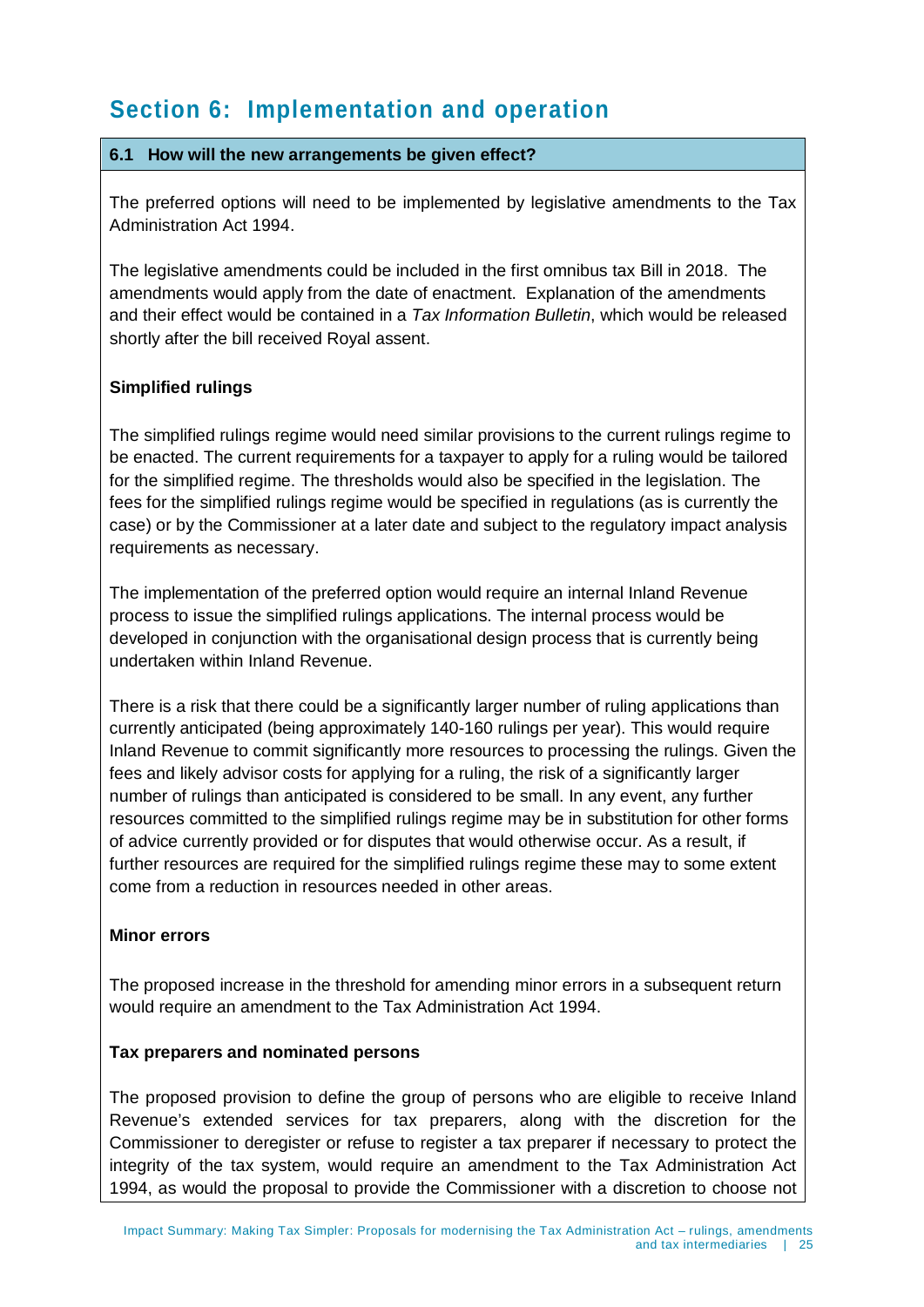to recognise a nominated person if doing so would adversely affect the integrity of the tax system.

The number of persons who would apply for registration as a tax preparer is unknown, so there is a risk that a large volume of applications may require Inland Revenue to commit more resources to processing the applications in the short term. However, given the compliance costs involved in registering and in getting authorisation from clients to access these services on their behalf, it is expected that a number of those eligible, particularly those who are less technologically savvy, may prefer to remain in the nominated person regime. The proposed restriction on eligibility to those who carry on a business or occupation in which tax returns are prepared, or who prepare tax returns for an employer, and who act on behalf of 10 or more taxpayers<sup>[15](#page-25-0)</sup>, would also constrain the number of those eligible to apply for the services.

<span id="page-25-0"></span>-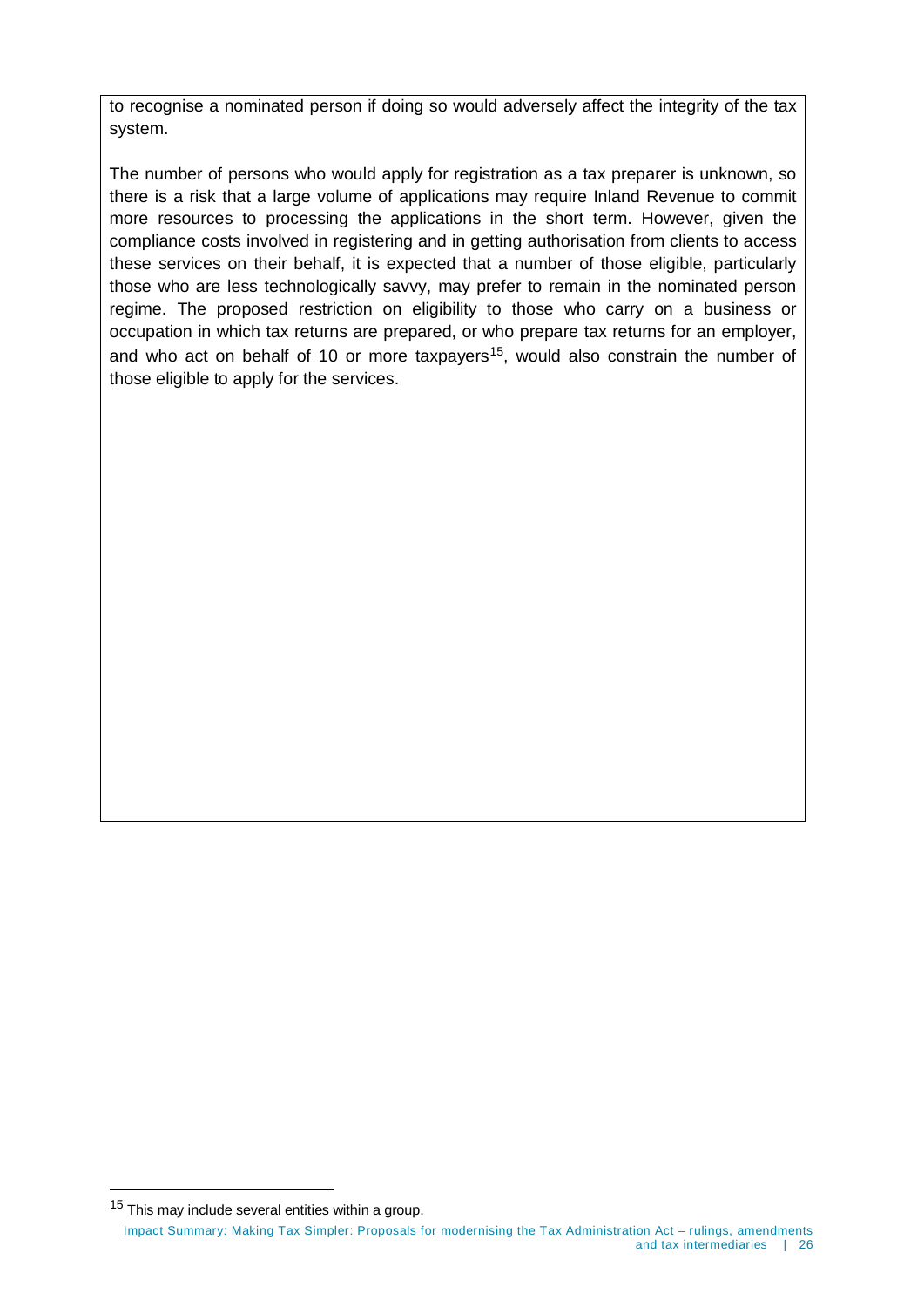### **Section 7: Monitoring, evaluation and review**

#### **7.1 How will the impact of the new arrangements be monitored?**

Inland Revenue will monitor the outcomes of the changes pursuant to the Generic Tax Policy Process (GTPP). The GTPP is a multi-stage policy process that has been used to design tax policy (and subsequently social policy administered by Inland Revenue) in New Zealand since 1995.

For the simplified rulings proposal, the monitoring would involve a review of the number of rulings made, and the types of taxpayers applying for rulings. Further indicators of the effectiveness of the policy may include the average time taken to make the rulings and the overall costs incurred by taxpayers in obtaining the rulings.

For the proposal to increase the threshold to carry minor errors into a subsequent return, monitoring would more problematic. The fact that taxpayers would not be required to notify Inland Revenue when they had included a minor error in a subsequent return would make it difficult for Inland Revenue to monitor the effectiveness of the proposal. Two possible indicators of the effectiveness of the policy may be:

- Feedback from taxpayers and representative groups that the amendment had reduced compliance costs for taxpayers; and
- A reduction in taxpayers contacting Inland Revenue to remedy minor errors within the proposed threshold.

For the proposal to introduce a new provision in the Tax Administration Act to clarify the persons who are eligible to register with Inland Revenue to receive the extended service offerings for tax preparers, the monitoring would involve feedback from tax preparers and representative groups on the extended service offerings, and may include a review of the number of tax preparer registrations processed and the number of deregistrations.

For the proposed Commissioner discretion to refuse to recognise a nominated person (if allowing the person to act for other taxpayers would adversely affect the integrity of the tax system), a possible indicator of whether the policy is appropriate may be the number of Commissioner-initiated revocations of access rights for nominated persons, as well as feedback from taxpayers, tax service providers and operational staff within Inland Revenue.